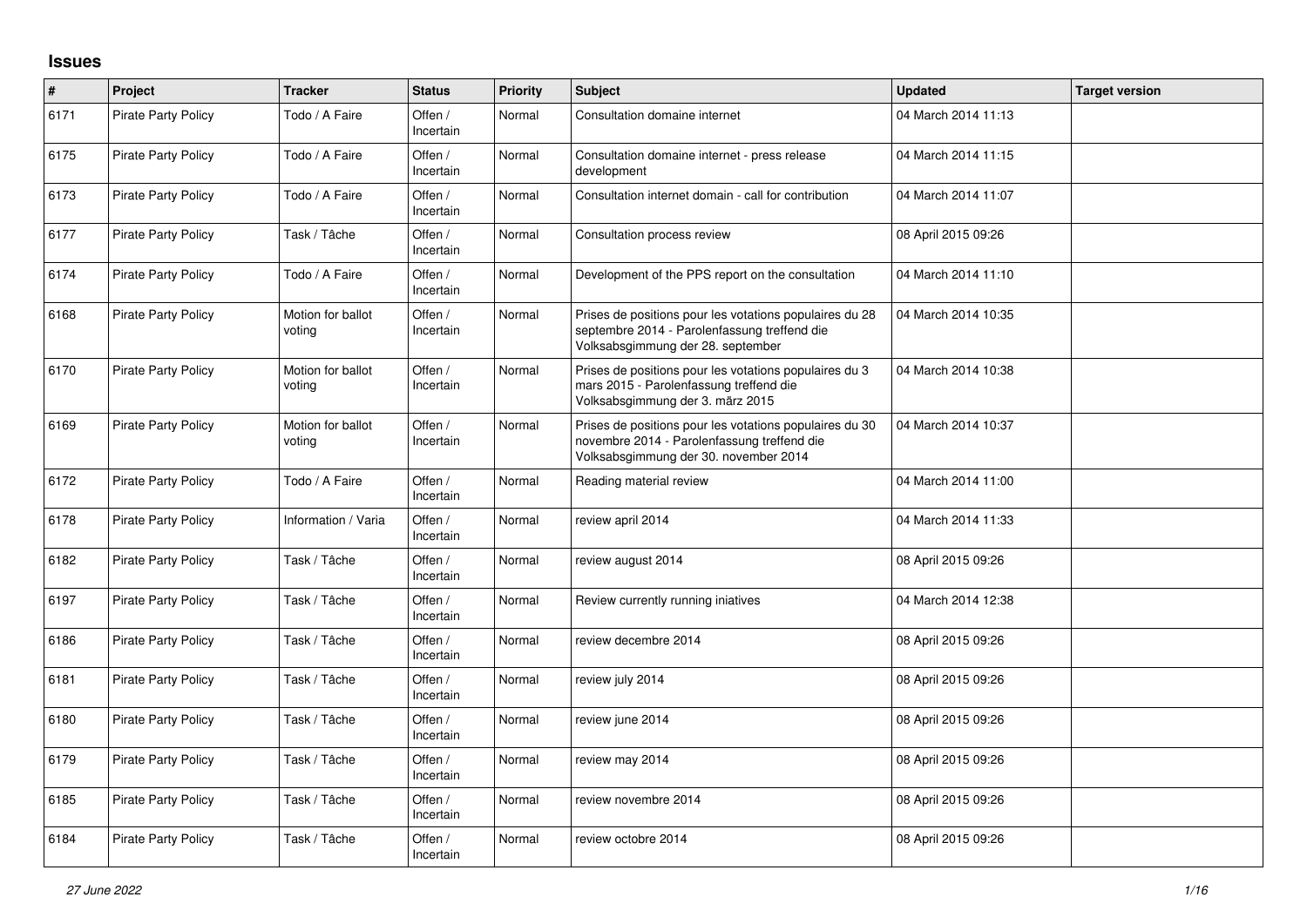| #    | Project                                   | <b>Tracker</b>      | <b>Status</b>            | <b>Priority</b> | <b>Subject</b>                                                                      | <b>Updated</b>         | <b>Target version</b>                                         |
|------|-------------------------------------------|---------------------|--------------------------|-----------------|-------------------------------------------------------------------------------------|------------------------|---------------------------------------------------------------|
| 6183 | <b>Pirate Party Policy</b>                | Task / Tâche        | Offen /<br>Incertain     | Normal          | review septembre 2014                                                               | 08 April 2015 09:26    |                                                               |
| 6520 | Sektion Wallis / section<br>valaisan      | Information / Varia | Tabled                   | Normal          | Assemblée constituante                                                              | 23 July 2015 16:03     |                                                               |
| 8544 | Piratenversammlung /<br>Assemblée Pirate  | Motion              | Tabled                   | Normal          | Bereinigung Differenzen Statuten und<br>Versammlungsreglement                       | 19 March 2022 21:22    | PV 2022.2                                                     |
| 8387 | Digitale Infrastruktur                    | Motion              | Tabled                   | Normal          | Konzept E-Mail Adressen                                                             | 16 February 2020 16:33 |                                                               |
| 8072 | Sektion Zürich                            | Information / Varia | Tabled                   | Normal          | Listenverbindung PPZH Nationalratswahlen 2019                                       | 28 May 2019 21:31      | Vorstandsitzung 2019-1                                        |
| 5873 | Sektion Wallis / section<br>valaisan      | Task / Tâche        | Tabled                   | Normal          | Pi-Vote Zertifikate                                                                 | 20 August 2017 08:31   | GV2017                                                        |
| 6457 | Sektion St. Gallen und beide<br>Appenzell | Information / Varia | Tabled                   | Normal          | Piratengrillen                                                                      | 30 July 2014 16:21     |                                                               |
| 7160 | Section Vaud                              | Information / Varia | Tabled                   | Normal          | Retour sur la réunion e débriefing de la RTS -<br>Campagne EF2016                   | 03 August 2019 09:47   | Réunion de comité - 28 avril<br>2016                          |
| 7833 | Digitale Infrastruktur                    | Bug / Feature       | Needs<br>Feedback        | High            | Agenda der Website zeigt Termine nicht an & teilweise<br>mit schlechter Darstellung | 29 March 2018 12:32    |                                                               |
| 8396 | Digitale Infrastruktur                    | Bug / Feature       | Needs<br>Feedback        | Low             | Alte Redmine Projekte nicht mehr im Archiv aufgelistet                              | 12 February 2020 02:04 |                                                               |
| 6021 | Sektion Wallis / section<br>valaisan      | Task / Tâche        | Needs<br>Feedback        | Normal          | Amtsblatt Wallis: Öffentlich und Gratis                                             | 20 August 2017 08:34   | Existierende/Funktionierende<br>Datenschutz- und GIDA Behörde |
| 8422 | Digitale Infrastruktur                    | Task / Tâche        | <b>Needs</b><br>Feedback | High            | Civi Crm Funktionen extern geben                                                    | 01 February 2022 02:19 |                                                               |
| 5400 | Sektion Wallis / section<br>valaisan      | Task / Tâche        | Needs<br>Feedback        | Normal          | Dienststelle für Datenschutz und Öffentlichkeitsprinzip                             | 20 April 2017 17:36    |                                                               |
| 5430 | Sektion Wallis / section<br>valaisan      | Task / Tâche        | Needs<br>Feedback        | Normal          | Einrichtung interne Mailingliste                                                    | 20 August 2017 08:31   | GV2017                                                        |
| 8108 | Digitale Infrastruktur                    | Task / Tâche        | Needs<br>Feedback        | Normal          | Hinterlegung Druckvorlagen                                                          | 10 February 2022 16:00 |                                                               |
| 6414 | Sektion St. Gallen und beide<br>Appenzell | Todo / A Faire      | Needs<br>Feedback        | High            | Kantonsratswahlen                                                                   | 30 July 2014 15:28     | Vorstand 2014-07-30                                           |
| 4064 | Bezirkssektion Winterthur                 | Task / Tâche        | Needs<br>Feedback        | Normal          | Liquid Feedback für die Stadt Winterthur                                            | 07 April 2013 15:34    | Parley 15 (2.5.2013)                                          |
| 7868 | Digitale Infrastruktur                    | Task / Tâche        | Needs<br>Feedback        | Normal          | Mailverteiler für die PPS Ticino erstellen                                          | 19 December 2019 01:40 |                                                               |
| 8553 | Digitale Infrastruktur                    | Bug / Feature       | Needs<br>Feedback        | Urgent          | Newsletterversand Members-CiviCRM<br>hängt/unzureichende Zustellquote               | 03 April 2022 23:06    |                                                               |
| 6402 | Sektion St. Gallen und beide<br>Appenzell | Todo / A Faire      | Needs<br>Feedback        | Normal          | Rechte organisieren                                                                 | 30 July 2014 19:23     |                                                               |
| 6311 | Sektion Wallis / section<br>valaisan      | Task / Tâche        | Needs<br>Feedback        | Normal          | Videoüberachung Brig: Umstellung der Webseite                                       | 20 August 2017 08:55   | Existierende/Funktionierende<br>Datenschutz- und GIDA Behörde |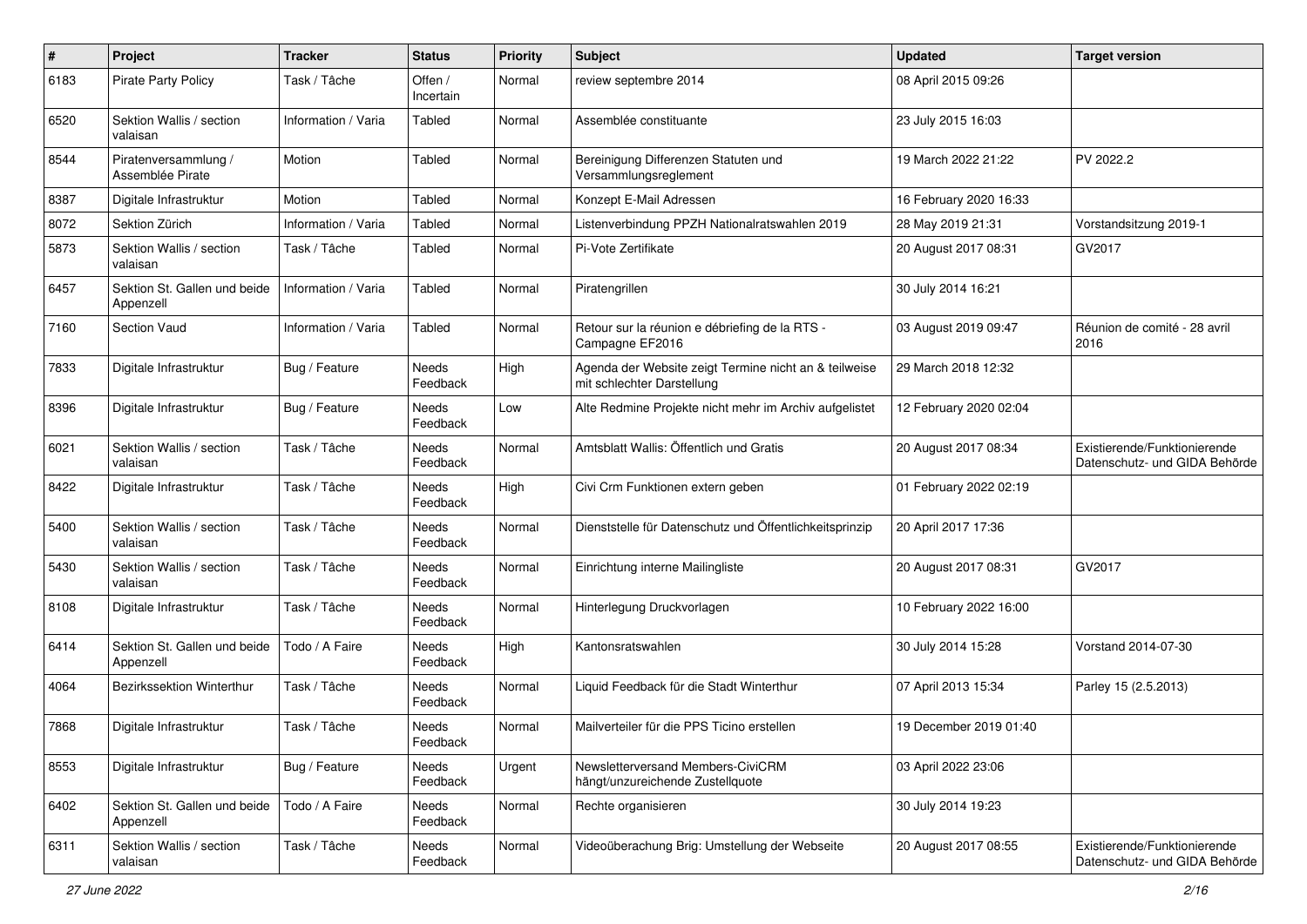| $\vert$ # | Project                                   | <b>Tracker</b> | <b>Status</b>            | <b>Priority</b> | <b>Subject</b>                                                                                                                                                                                                                                   | <b>Updated</b>         | <b>Target version</b>                                         |
|-----------|-------------------------------------------|----------------|--------------------------|-----------------|--------------------------------------------------------------------------------------------------------------------------------------------------------------------------------------------------------------------------------------------------|------------------------|---------------------------------------------------------------|
| 4067      | Sektion Wallis / section<br>valaisan      | Task / Tâche   | Needs<br>Feedback        | Normal          | Wildtierkameras im Wallis                                                                                                                                                                                                                        | 20 August 2017 08:33   | Existierende/Funktionierende<br>Datenschutz- und GIDA Behörde |
| 8489      | Digitale Infrastruktur                    | Bug / Feature  | <b>Needs</b><br>Feedback | Normal          | Zahlungs API                                                                                                                                                                                                                                     | 10 February 2022 16:50 |                                                               |
| 7089      | Sektion Wallis / section<br>valaisan      | Task / Tâche   | Done                     | Normal          | Anfragen an Standesämtern                                                                                                                                                                                                                        | 02 March 2016 09:56    |                                                               |
| 7140      | <b>Section Vaud</b>                       | Task / Tâche   | Done                     | Normal          | Approbation et signature du PV de l'AG par les membres   08 September 2019 06:41<br>du comité ainsi que les statuts du PPVD                                                                                                                      |                        | Réunion de comité - 31 mars<br>2016                           |
| 7462      | <b>Section Vaud</b>                       | Task / Tâche   | Done                     | Normal          | Camnpagne Référendum LRens                                                                                                                                                                                                                       | 16 May 2019 16:35      | Réunion de Comité - 25.08.2016                                |
| 7463      | <b>Section Vaud</b>                       | Task / Tâche   | Done                     | Normal          | Conférence-débats 2e partie 2016                                                                                                                                                                                                                 | 19 April 2019 15:11    | Réunion de Comité - 6.10.2016                                 |
| 6206      | <b>Pirate Party Policy</b>                | Task / Tâche   | Done                     | Normal          | Consultation "Modification loi fédérale sur les systèmes<br>d'information de la Confédération dans le domaine du<br>sport (LSIS)" - Vernehmlassung "Änderung<br>Bundesgesetz über die Informationssysteme des<br>Bundes im Bereich Sport (IBSG)" | 08 April 2015 09:26    |                                                               |
| 6726      | <b>Pirate Party Policy</b>                | Task / Tâche   | Done                     | Normal          | Consultation FINMA - LBA / GvW                                                                                                                                                                                                                   | 08 April 2015 09:18    |                                                               |
| 7470      | <b>Section Vaud</b>                       | Task / Tâche   | Done                     | Normal          | Creation des stands                                                                                                                                                                                                                              | 13 June 2019 15:55     |                                                               |
| 6222      | <b>Pirate Party Policy</b>                | Task / Tâche   | Done                     | Normal          | Développement argumentaires votations populaire 18<br>mai - Entwicklung Argumentationshilfe Themen<br>Volksabstimmung 18. Mai                                                                                                                    | 27 November 2019 21:23 |                                                               |
| 7468      | Section Vaud                              | Task / Tâche   | Done                     | Normal          | Elections communales 2016 et EF 2015 - finances<br>factures ouvertes - point de sitation                                                                                                                                                         | 19 April 2019 15:10    | Réunion de Comité - 25.08.2016                                |
| 8033      | <b>Section Vaud</b>                       | Task / Tâche   | Done                     | Normal          | Faire liste du matériel de campagne                                                                                                                                                                                                              | 03 August 2019 20:59   | Réunion comité 2019-02-21                                     |
| 5291      | Stadtsektion Zürich                       | Task / Tâche   | Done                     | Normal          | Festlegen von Terminen für die PV                                                                                                                                                                                                                | 03 October 2013 20:15  | Stammtisch 27.05.2013                                         |
| 7467      | Section Vaud                              | Task / Tâche   | Done                     | Normal          | Formation média                                                                                                                                                                                                                                  | 13 June 2019 15:54     | Réunion de Comité - 25.08.2016                                |
| 7987      | Vorstand - Comité PPS                     | Task / Tâche   | Done                     | Normal          | Kommunikationskonzept                                                                                                                                                                                                                            | 03 February 2020 19:12 | Vorstandssitzung 2019 05 27                                   |
| 6406      | Sektion St. Gallen und beide<br>Appenzell | Todo / A Faire | Done                     | Normal          | Kontaktdaten etc an Vorstand CH senden                                                                                                                                                                                                           | 10 June 2014 19:26     | Vorstand 2014-06-101                                          |
| 5637      | <b>Pirate Party Policy</b>                | Task / Tâche   | Done                     | Normal          | Korrektur der Uebersetzung der Identite                                                                                                                                                                                                          | 22 March 2014 17:28    |                                                               |
| 6391      | Sektion St. Gallen und beide<br>Appenzell | Todo / A Faire | Done                     | Urgent          | Kreisrichterkandidat suchen                                                                                                                                                                                                                      | 10 June 2014 19:25     | Vorstand 2014-06-101                                          |
| 3033      | Sektion St. Gallen und beide<br>Appenzell | Task / Tâche   | Done                     | Normal          | Liquid Feedback                                                                                                                                                                                                                                  | 10 June 2014 20:10     |                                                               |
| 5022      | Sektion St. Gallen und beide<br>Appenzell | Todo / A Faire | Done                     | Normal          | Mandatsabgabe                                                                                                                                                                                                                                    | 10 June 2014 19:49     |                                                               |
| 5640      | Sektion St. Gallen und beide<br>Appenzell | Todo / A Faire | Done                     | Normal          | Mehr Kommunikationssicherheit                                                                                                                                                                                                                    | 10 June 2014 13:53     |                                                               |
| 8351      | Vorstand - Comité PPS                     | Task / Tâche   | Done                     | Normal          | Newsletter                                                                                                                                                                                                                                       | 25 May 2020 19:24      | Vorstandssitzung 2019 11 25                                   |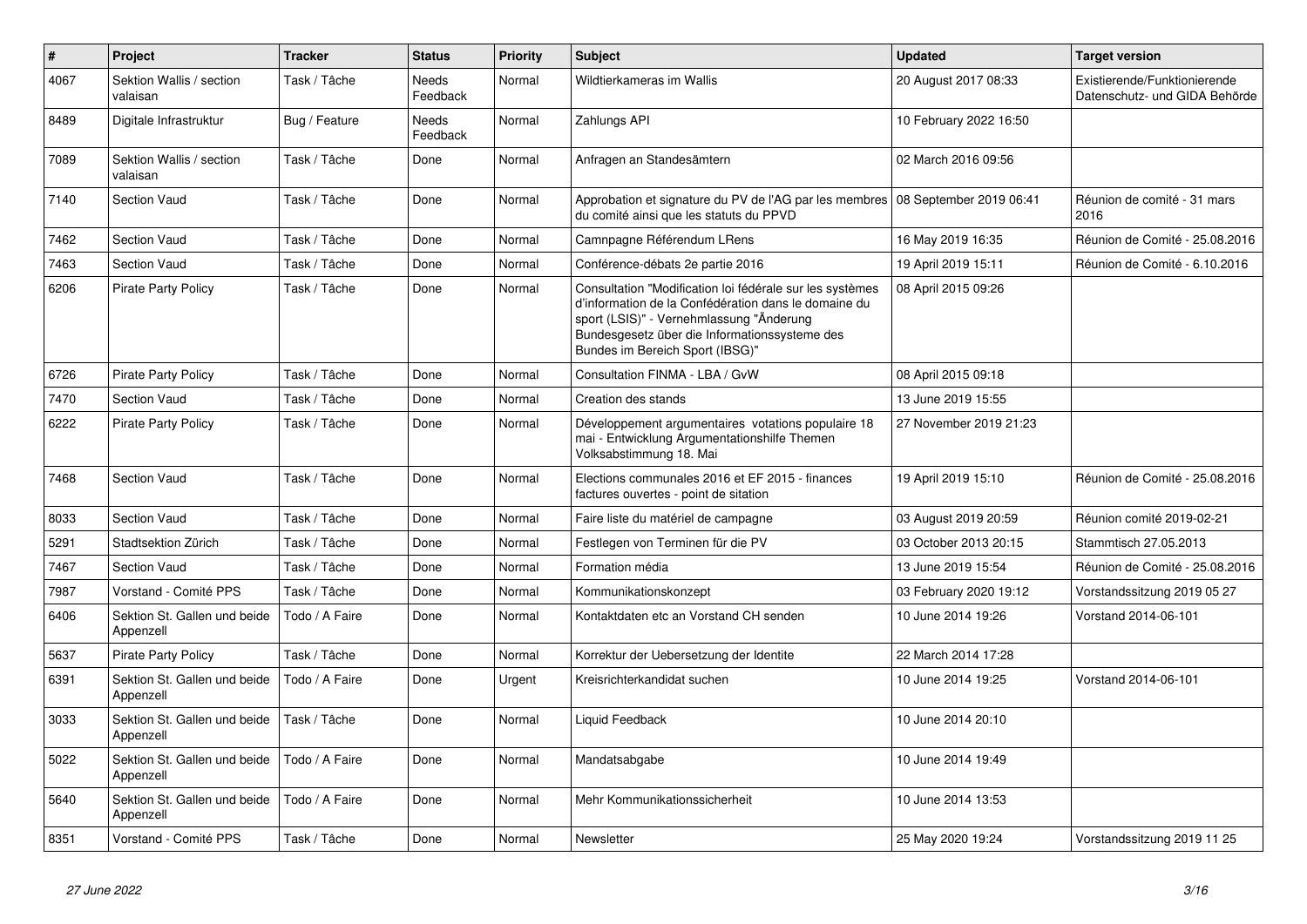| $\pmb{\#}$ | Project                                   | <b>Tracker</b> | <b>Status</b> | <b>Priority</b> | <b>Subject</b>                                                                                                                                                            | <b>Updated</b>          | <b>Target version</b>                |
|------------|-------------------------------------------|----------------|---------------|-----------------|---------------------------------------------------------------------------------------------------------------------------------------------------------------------------|-------------------------|--------------------------------------|
| 7236       | <b>Section Vaud</b>                       | Task / Tâche   | Done          | Normal          | Organisation de la campagne référendaire LSCPT                                                                                                                            | 07 May 2018 12:58       | Réunion de comité - 31 mars<br>2016  |
| 4893       | Sektion Wallis / section<br>valaisan      | Task / Tâche   | Done          | Normal          | Pflichtenheft Vorstand (2)                                                                                                                                                | 13 December 2014 10:14  |                                      |
| 6748       | <b>Press and Public Relations</b>         | Task / Tâche   | Done          | Urgent          | PR - Bund niederlässt wieder IT Security!                                                                                                                                 | 02 April 2015 12:03     |                                      |
| 8120       | Section Vaud                              | Task / Tâche   | Done          | Normal          | Préparation de notre voyage à Olten le 23 juin 2019                                                                                                                       | 03 August 2019 20:59    | Réunion comité 2019-06-13            |
| 6676       | Section Genève                            | Task / Tâche   | Done          | Normal          | Préparation éléction national                                                                                                                                             | 27 June 2016 09:53      | Prochain Comité                      |
| 7466       | <b>Section Vaud</b>                       | Task / Tâche   | Done          | Normal          | Préparation Elections cantonales - désignation de<br>candidats - alliance - etc                                                                                           | 13 June 2019 15:54      | Réunion de Comité - 25.08.2016       |
| 6677       | Section Genève                            | Task / Tâche   | Done          | Normal          | Préparation prochaine AG                                                                                                                                                  | 19 October 2015 17:06   | Prochain Comité                      |
| 7527       | <b>Section Vaud</b>                       | Task / Tâche   | Done          | High            | Prise de possition sur le référendum vaudois sur la<br>mendicité                                                                                                          | 03 August 2019 12:57    | Réunion de Comité - 3.11.2016        |
| 4941       | <b>Pirate Party Policy</b>                | Task / Tâche   | Done          | Normal          | prostitution                                                                                                                                                              | 30 September 2013 19:23 |                                      |
| 7341       | <b>Section Vaud</b>                       | Task / Tâche   | Done          | Urgent          | Publipostage de formulaire Iscpt                                                                                                                                          | 19 April 2019 15:12     | Réunion de comité - 9 juin 2016      |
| 6727       | <b>Pirate Party Policy</b>                | Task / Tâche   | Done          | Normal          | Rédaction de la réponse de la consultation                                                                                                                                | 08 April 2015 09:17     |                                      |
| 7270       | <b>Section Vaud</b>                       | Task / Tâche   | Done          | Normal          | Rédaction et diffusion de la newsletter du PPVD pour le<br>mois d'avril                                                                                                   | 20 April 2016 09:19     | Réunion de comité - 28 avril<br>2016 |
| 7195       | <b>Section Vaud</b>                       | Task / Tâche   | Done          | Normal          | Révision de statuts du PPVD                                                                                                                                               | 03 August 2019 09:48    | Réunion de comité - 28 avril<br>2016 |
| 7262       | <b>Section Vaud</b>                       | Task / Tâche   | Done          | Normal          | Révision du programme du PPVD                                                                                                                                             | 07 May 2018 13:02       | Réunion de comité - 14 avril<br>2016 |
| 6787       | <b>Pirate Party Policy</b>                | Task / Tâche   | Done          | Normal          | Révision totale de la loi fédérale sur l'analyse génétique<br>humaine (LAGH) - Totalrevision des Bundesgesetzes<br>über genetische Untersuchungen beim Menschen<br>(GUMG) | 27 May 2015 06:55       |                                      |
| 7976       | <b>Section Vaud</b>                       | Task / Tâche   | Done          | Normal          | Sondage Politiciennes.ch                                                                                                                                                  | 01 November 2018 20:43  | Séance de comité 18-44               |
| 4729       | Sektion St. Gallen und beide<br>Appenzell | Task / Tâche   | Done          | Normal          | SSH key für LQFB server                                                                                                                                                   | 10 June 2014 19:50      |                                      |
| 3251       | Sektion St. Gallen und beide<br>Appenzell | Task / Tâche   | Done          | Low             | <b>Statistik Skript</b>                                                                                                                                                   | 10 June 2014 20:06      |                                      |
| 5275       | Sektion Wallis / section<br>valaisan      | Task / Tâche   | Done          | Normal          | Stellungnahme zum Schulgesetz                                                                                                                                             | 20 August 2017 08:57    |                                      |
| 7269       | Section Vaud                              | Task / Tâche   | Done          | Normal          | Travaux sur la vision pirate du développement<br>communal                                                                                                                 | 07 May 2018 13:02       | Réunion de comité - 28 avril<br>2016 |
| 7264       | <b>Section Vaud</b>                       | Task / Tâche   | Done          | Normal          | Tri des propositions par collectivité impactée                                                                                                                            | 15 April 2016 15:30     | Réunion de comité - 14 avril<br>2016 |
| 4339       | Sektion St. Gallen und beide<br>Appenzell | Todo / A Faire | Done          | Normal          | Überarbeitung der Statuten                                                                                                                                                | 09 May 2014 18:35       |                                      |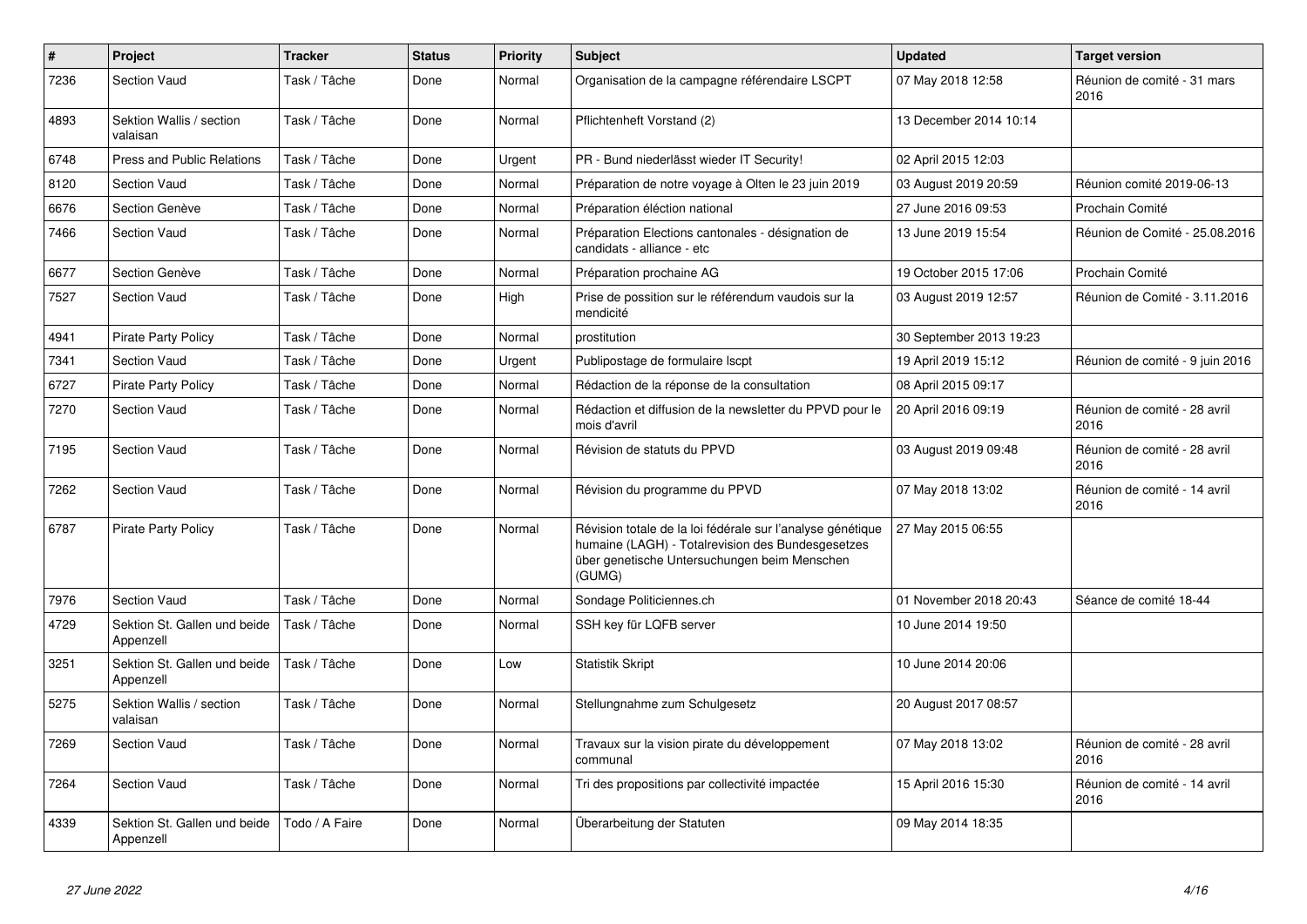| #    | Project                                   | <b>Tracker</b> | <b>Status</b> | <b>Priority</b> | <b>Subject</b>                                                                                                                      | <b>Updated</b>         | <b>Target version</b> |
|------|-------------------------------------------|----------------|---------------|-----------------|-------------------------------------------------------------------------------------------------------------------------------------|------------------------|-----------------------|
| 8545 | Digitale Infrastruktur                    | Bug / Feature  | Done          | Normal          | Überprüfung Funktionalität Mitglieder-Kontaktformular<br>FR.                                                                        | 03 April 2022 23:04    |                       |
| 7179 | Section Vaud                              | Task / Tâche   | Done          | Urgent          | URGENT débat pour la RIE3                                                                                                           | 10 March 2016 00:16    |                       |
| 3314 | Sektion St. Gallen und beide<br>Appenzell | Todo / A Faire | Done          | Normal          | Veranstaltung für Neumitglieder                                                                                                     | 10 June 2014 20:02     |                       |
| 8518 | AG Vernehmlassungen                       | Task / Tâche   | Done          | Normal          | Vernehmlassung 2021/96 Teilrevisionen vier<br>Ausführungserlasse des BÜPF (VÜPF, GebV-ÜPF,<br>VD-ÜPF, VVS-ÜPF)                      | 21 May 2022 15:03      |                       |
| 8467 | Vorstand - Comité PPS                     | Task / Tâche   | Done          | Urgent          | Vernehmlassung zum Bundesgesetz über den Einsatz<br>elektronischer Mittel zur Erfüllung von<br>Behördenaufgaben                     | 25 March 2021 22:38    |                       |
| 6390 | <b>Pirate Party Policy</b>                | Task / Tâche   | Done          | Normal          | Vernehmlassung: Geldspielgesetz / Consultation : Loi<br>sur les jeux d'argent                                                       | 08 April 2015 09:18    |                       |
| 2800 | <b>Bezirkssektion Winterthur</b>          | Task / Tâche   | Done          | Low             | Vorstoss: Verantwortung im Polizeiberuf                                                                                             | 04 May 2013 22:59      | Parley 3              |
| 4122 | Gruppo Ticino                             | Task / Tâche   | Needs Work    | High            | Accesso, impostazioni ed iscrizione membri a mailing list<br>sezione ticino                                                         | 20 April 2013 00:00    |                       |
| 3948 | <b>Bezirkssektion Winterthur</b>          | Task / Tâche   | Needs Work    | Normal          | AG Schule und Bildung                                                                                                               | 31 July 2013 21:00     | Parley 11             |
| 3077 | Sektion St. Gallen und beide<br>Appenzell | Todo / A Faire | Needs Work    | Normal          | Allgemeiner Flyer - Piraten SG AR Al                                                                                                | 07 May 2014 15:12      |                       |
| 5043 | Sektion beider Basel                      | Task / Tâche   | Needs Work    | Normal          | Aufgaben Stadtentwicklungspositionspapier                                                                                           | 12 February 2015 19:22 |                       |
| 8502 | Piratenversammlung /<br>Assemblée Pirate  | Task / Tâche   | Needs Work    | Normal          | Bereinigung Differenzen Statuten und<br>Versammlungsreglement                                                                       | 16 February 2022 23:13 |                       |
| 3707 | Bezirkssektion Winterthur                 | Task / Tâche   | Needs Work    | Normal          | Beschneidungspraxis in Winterthur                                                                                                   | 21 April 2013 00:00    | Parley 11             |
| 6688 | Section Genève                            | Task / Tâche   | Needs Work    | Normal          | Comptabilité - Recherche Fiduciaire                                                                                                 | 25 March 2015 17:00    | Prochain Comité       |
| 6784 | <b>Press and Public Relations</b>         | Task / Tâche   | Needs Work    | High            | CP - Déclaration D. Burkhalter DFAE «Promoting trust<br>and globally shared rules to ensure an open, free and<br>secure cyberspace» | 17 April 2015 18:12    |                       |
| 4193 | Sektion St. Gallen und beide<br>Appenzell | Todo / A Faire | Needs Work    | High            | Dauerticket Flaschenpost                                                                                                            | 09 May 2014 18:35      |                       |
| 4290 | Sektion St. Gallen und beide<br>Appenzell | Todo / A Faire | Needs Work    | Normal          | Dauerticket Strategie/Ziele                                                                                                         | 10 June 2014 19:55     | Vorstand next         |
| 4529 | Sektion St. Gallen und beide<br>Appenzell | Todo / A Faire | Needs Work    | Normal          | Dauerticket: Wahlen- / Abstimmungsparolen                                                                                           | 09 May 2014 18:35      |                       |
| 6645 | Section Genève                            | Task / Tâche   | Needs Work    | Normal          | Dossier médical en ligne                                                                                                            | 25 March 2015 17:03    | Prochain Comité       |
| 3864 | Bezirkssektion Winterthur                 | Task / Tâche   | Needs Work    | Normal          | E-Book Bibliothek DRM                                                                                                               | 06 March 2013 18:18    | Parley 13             |
| 3911 | Bezirkssektion Winterthur                 | Task / Tâche   | Needs Work    | Normal          | Elektronisches Büro in der Stadtverwaltung                                                                                          | 21 April 2013 00:00    | Parley 11             |
| 8378 | Digitale Infrastruktur                    | Task / Tâche   | Needs Work    | Normal          | Erstelllung subdomain für neue Sektion<br>Thurgau/Schauffhausen + SG/AR/Ai                                                          | 19 December 2019 00:53 |                       |
| 5389 | Bezirkssektion Winterthur                 | Task / Tâche   | Needs Work    | High            | Falsche Anreize in Sozialhilfe                                                                                                      | 17 June 2013 16:43     | Parley 18             |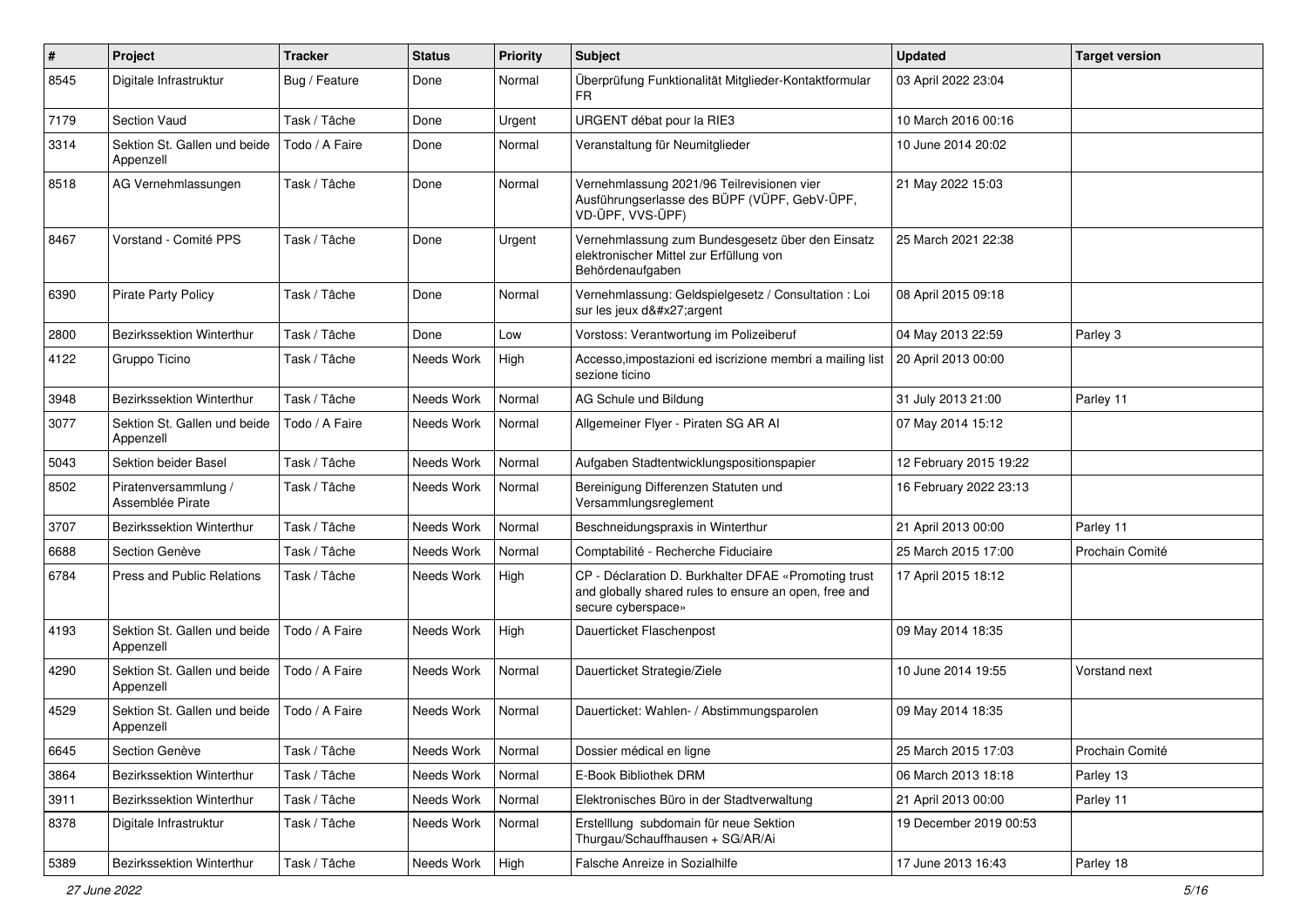| $\#$ | Project                                   | <b>Tracker</b> | <b>Status</b> | <b>Priority</b> | <b>Subject</b>                                                       | <b>Updated</b>         | <b>Target version</b>     |
|------|-------------------------------------------|----------------|---------------|-----------------|----------------------------------------------------------------------|------------------------|---------------------------|
| 8444 | Vorstand - Comité PPS                     | Task / Tâche   | Needs Work    | High            | Fehlende Mitgliederbeiträge für die Sektion PPBB                     | 29 October 2020 16:58  |                           |
| 4746 | Bezirkssektion Winterthur                 | Task / Tâche   | Needs Work    | Normal          | Förderung des Innovativen Motorisierten<br>Individualverkehrs (IMIV) | 21 April 2013 00:00    | Parley 13                 |
| 3716 | <b>Bezirkssektion Winterthur</b>          | Task / Tâche   | Needs Work    | Low             | Frauenparkplätze                                                     | 21 April 2013 00:00    | Parley 11                 |
| 7002 | Sektion beider Basel                      | Task / Tâche   | Needs Work    | Normal          | Für ein lebendiges Basel                                             | 02 October 2020 00:23  |                           |
| 2531 | Pirate Party Policy                       | Task / Tâche   | Needs Work    | Normal          | Gleichstellung                                                       | 20 February 2013 16:39 |                           |
| 4057 | Bezirkssektion Winterthur                 | Task / Tâche   | Needs Work    | Normal          | Informatikprojekte prüfen                                            | 21 April 2013 00:00    | Parley 11                 |
| 8529 | Digitale Infrastruktur                    | Bug / Feature  | Needs Work    | Normal          | <b>Installation Mailtrain</b>                                        | 14 December 2021 15:58 |                           |
| 3146 | Sektion St. Gallen und beide<br>Appenzell | Todo / A Faire | Needs Work    | Normal          | Jugendparlament - Workshop Vorschläge                                | 07 May 2014 20:22      |                           |
| 6276 | Sektion St. Gallen und beide<br>Appenzell | Todo / A Faire | Needs Work    | Normal          | Konsequenzen aus Beschlüssen der nationalen PV                       | 30 July 2014 15:33     |                           |
| 4388 | Finanzen                                  | Task / Tâche   | Needs Work    | Urgent          | Kontenplan                                                           | 04 April 2013 07:13    |                           |
| 5699 | Sektion St. Gallen und beide<br>Appenzell | Todo / A Faire | Needs Work    | Normal          | Krypto-Party                                                         | 30 July 2014 15:32     | Vorstand 2014-07-30       |
| 8430 | Sektion beider Basel                      | Task / Tâche   | Needs Work    | Normal          | Lagerort und Materialbestand der PPBB                                | 02 October 2020 00:08  |                           |
| 8204 | Section Vaud                              | Task / Tâche   | Needs Work    | High            | Le questionnaire de l'ALLIANCE-ENVIRONNEMENT                         | 20 August 2019 14:53   | Réunion comité 2019-07-25 |
| 8203 | <b>Section Vaud</b>                       | Task / Tâche   | Needs Work    | High            | Le questionnaire de la société vaudoise de médecine                  | 20 August 2019 14:52   | Réunion comité 2019-07-25 |
| 4138 | Gruppo Ticino                             | Task / Tâche   | Needs Work    | High            | Mailing List problema messaggio conferma<br>sottoscrizione           | 20 April 2013 00:00    |                           |
| 3568 | Bezirkssektion Winterthur                 | Task / Tâche   | Needs Work    | Normal          | Messung der Schulqualität                                            | 07 April 2013 15:45    |                           |
| 8058 | Sektion Zürich                            | Task / Tâche   | Needs Work    | Normal          | Neue Statuten auf Website publizieren                                | 02 April 2019 14:38    |                           |
| 3732 | Bezirkssektion Winterthur                 | Task / Tâche   | Needs Work    | Low             | Neues Hallenbad                                                      | 02 May 2013 22:37      | Parley 15 (2.5.2013)      |
| 3706 | Bezirkssektion Winterthur                 | Task / Tâche   | Needs Work    | Normal          | Notschlafstellen bei der Heilsarmee                                  | 21 April 2013 00:00    | Parley 11                 |
| 5517 | Bezirkssektion Winterthur                 | Task / Tâche   | Needs Work    | Normal          | O-Ton                                                                | 13 July 2013 17:39     |                           |
| 3567 | Bezirkssektion Winterthur                 | Task / Tâche   | Needs Work    | Normal          | Open Data                                                            | 26 February 2013 08:12 | Parley 11                 |
| 5870 | Sektion Wallis / section<br>valaisan      | Task / Tâche   | Needs Work    | Normal          | Opendata.admin.ch                                                    | 20 August 2017 08:31   | GV2017                    |
| 4507 | Bezirkssektion Winterthur                 | Task / Tâche   | Needs Work    | Normal          | OpenData: Wem gehört das Datenmaterial                               | 02 May 2013 22:34      |                           |
| 3708 | Bezirkssektion Winterthur                 | Task / Tâche   | Needs Work    | High            | OpenSource Nachtrag und Vorbereitung                                 | 19 April 2013 00:00    | Parley 13                 |
| 7761 | Digitale Infrastruktur                    | Bug / Feature  | Needs Work    | High            | OTRS überlebt Neustarts des Containers nicht                         | 19 December 2019 01:49 |                           |
| 5041 | Sektion beider Basel                      | Task / Tâche   | Needs Work    | Low             | Parlaments-Daten automatisch abgreifen lassen                        | 23 April 2015 18:59    |                           |
| 4639 | Sektion Wallis / section<br>valaisan      | Task / Tâche   | Needs Work    | Normal          | pi-Vote Sektionsabstimmungen                                         | 07 July 2014 20:30     |                           |
| 4644 | Sektion St. Gallen und beide<br>Appenzell | Todo / A Faire | Needs Work    | Normal          | PiratenSG App entwickeln                                             | 21 October 2013 14:49  |                           |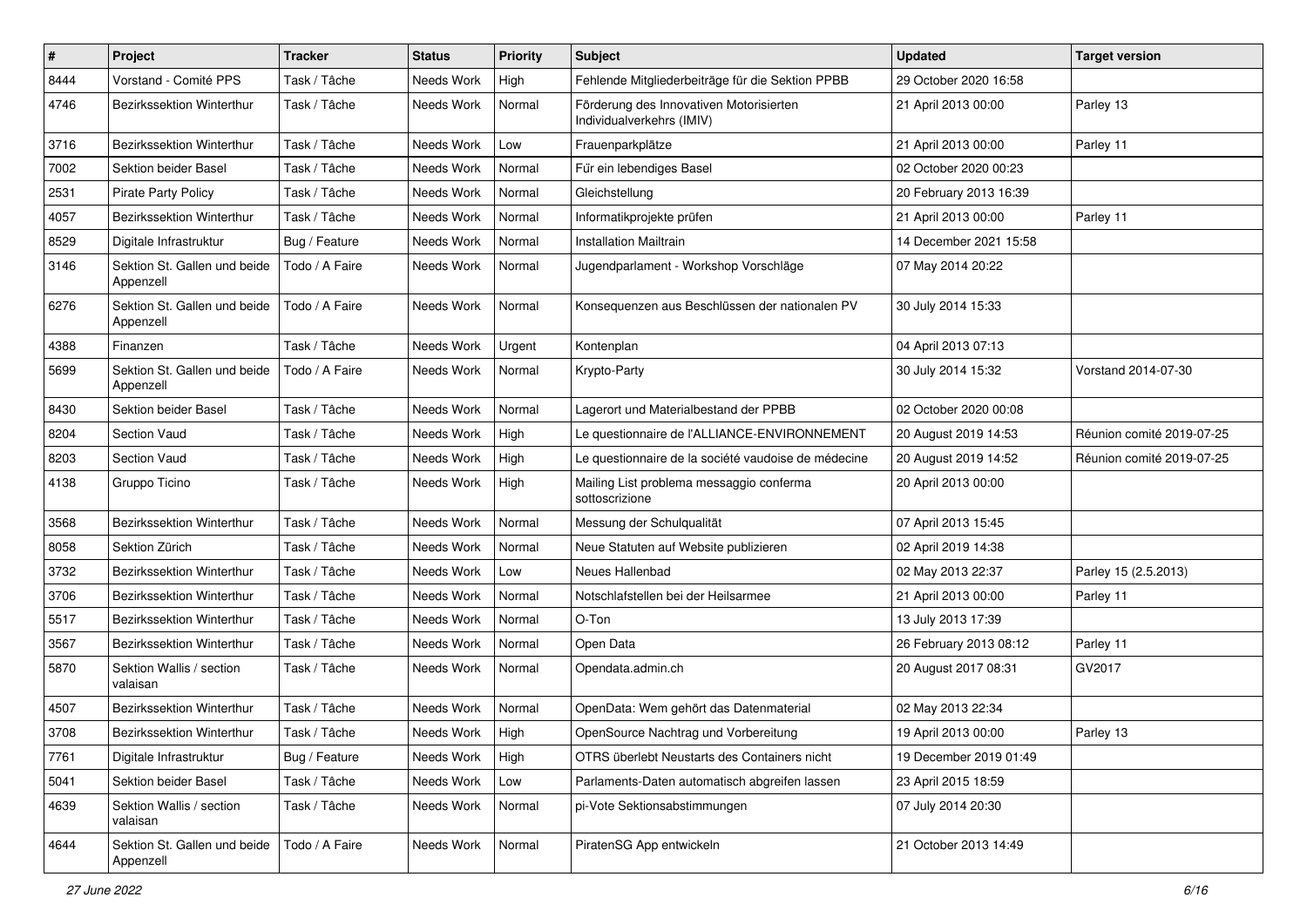| $\pmb{\#}$ | Project                                   | <b>Tracker</b> | <b>Status</b> | <b>Priority</b> | Subject                                                                                                                          | <b>Updated</b>          | <b>Target version</b>  |
|------------|-------------------------------------------|----------------|---------------|-----------------|----------------------------------------------------------------------------------------------------------------------------------|-------------------------|------------------------|
| 4645       | Sektion St. Gallen und beide<br>Appenzell | Todo / A Faire | Needs Work    | Normal          | Piratenspiel                                                                                                                     | 21 October 2013 14:49   |                        |
| 5058       | <b>Pirate Party Policy</b>                | Task / Tâche   | Needs Work    | Normal          | Positionspapier: Patente                                                                                                         | 15 April 2013 14:10     |                        |
| 5014       | Bezirkssektion Winterthur                 | Task / Tâche   | Needs Work    | Low             | Problematik "gebundene Ausgaben"                                                                                                 | 02 May 2013 22:31       | Parley 15 (2.5.2013)   |
| 4137       | Gruppo Ticino                             | Task / Tâche   | Needs Work    | Normal          | Programma Partito Pirata Ticino                                                                                                  | 21 April 2013 00:00     |                        |
| 4058       | Bezirkssektion Winterthur                 | Task / Tâche   | Needs Work    | Normal          | Prüfung der Zuwendungen an Dritte<br>(Sozialdepartement)                                                                         | 21 April 2013 00:00     | Parley 11              |
| 8473       | Digitale Infrastruktur                    | Task / Tâche   | Needs Work    | Normal          | Refurbish CiviCRM                                                                                                                | 18 January 2022 20:52   |                        |
| 3865       | Bezirkssektion Winterthur                 | Task / Tâche   | Needs Work    | Low             | Rote Parkplätze in der Altstadt                                                                                                  | 02 May 2013 22:36       | Parley 11              |
| 8312       | Sektion Bern                              | Task / Tâche   | Needs Work    | Normal          | Rückzahlung des Darlehens an die PPS                                                                                             | 09 September 2019 21:26 |                        |
| 4370       | Bezirkssektion Winterthur                 | Task / Tâche   | Needs Work    | Normal          | SalZH kriegt Subventionen                                                                                                        | 07 April 2013 15:42     | Parley 15 (2.5.2013)   |
| 5247       | Bezirkssektion Winterthur                 | Task / Tâche   | Needs Work    | High            | Schriftliche Anfrage zum Budget                                                                                                  | 22 May 2013 16:47       | Parley 16 (6.6.2013)   |
| 2891       | Bezirkssektion Winterthur                 | Task / Tâche   | Needs Work    | Low             | Schuldenabbau                                                                                                                    | 20 April 2013 00:00     |                        |
| 4537       | Sektion St. Gallen und beide<br>Appenzell | Todo / A Faire | Needs Work    | Normal          | Spenden veröffentlichen                                                                                                          | 09 February 2013 10:47  |                        |
| 4386       | Finanzen                                  | Task / Tâche   | Needs Work    | High            | Spenderlisten erstellen                                                                                                          | 01 May 2017 14:45       |                        |
| 4615       | Sektion Wallis / section<br>valaisan      | Task / Tâche   | Needs Work    | Normal          | Stv. Schatzmeister                                                                                                               | 03 September 2014 19:58 |                        |
| 7977       | <b>Section Vaud</b>                       | Task / Tâche   | Needs Work    | Normal          | Téléchargement légal: cadre particulier et exeptions                                                                             | 01 November 2018 20:44  | Séance de comité 18-44 |
| 4040       | Sektion St. Gallen und beide<br>Appenzell | Task / Tâche   | Needs Work    | Normal          | Tischwimpel für Stammtisch                                                                                                       | 10 June 2014 20:00      |                        |
| 4071       | Gruppo Ticino                             | Task / Tâche   | Needs Work    | Normal          | Traduzione webpage                                                                                                               | 19 April 2013 00:00     |                        |
| 8024       | Vorstand - Comité PPS                     | Task / Tâche   | Needs Work    | Low             | Verantwortliche & Zugriffsrechte                                                                                                 | 01 October 2020 23:07   |                        |
| 8521       | AG Vernehmlassungen                       | Task / Tâche   | Needs Work    | Normal          | Vernehmlassung 2021/70 Meldepflicht von<br>Betreiberinnen kritischer Infrastrukturen für<br>Cyberangriffe                        | 13 April 2022 00:53     |                        |
| 8516       | AG Vernehmlassungen                       | Task / Tâche   | Needs Work    | Normal          | Vernehmlassung 2021/81 Verordnung über die<br>Herstellung der Interoperabilität zwischen<br>Schengen-Dublin-Informationssystemen | 18 January 2022 20:38   |                        |
| 8517       | AG Vernehmlassungen                       | Task / Tâche   | Needs Work    | Normal          | Vernehmlassung 2021/99 Verordnung über die<br>Transparenz bei der Politikfinanzierung (VPofin)                                   | 26 March 2022 13:36     |                        |
| 8540       | AG Vernehmlassungen                       | Task / Tâche   | Needs Work    | Normal          | Vernehmlassung 2022/2 Bundesgesetz über die<br>Mobilitätsdateninfrastruktur                                                      | 10 February 2022 06:34  |                        |
| 5015       | Bezirkssektion Winterthur                 | Task / Tâche   | Needs Work    | High            | Visualisierung Budget und Rechnung                                                                                               | 10 April 2013 16:10     | Parley 15 (2.5.2013)   |
| 4200       | Bezirkssektion Winterthur                 | Task / Tâche   | Needs Work    | Normal          | Vorstoss Transparenz in der WoV                                                                                                  | 07 April 2013 15:41     | Parley 15 (2.5.2013)   |
| 8310       | Sektion Bern                              | Task / Tâche   | Needs Work    | Normal          | Wahlkampfbudget / Bezahlung Wahlkampfleiter PPS<br>und Budget                                                                    | 09 September 2019 21:06 |                        |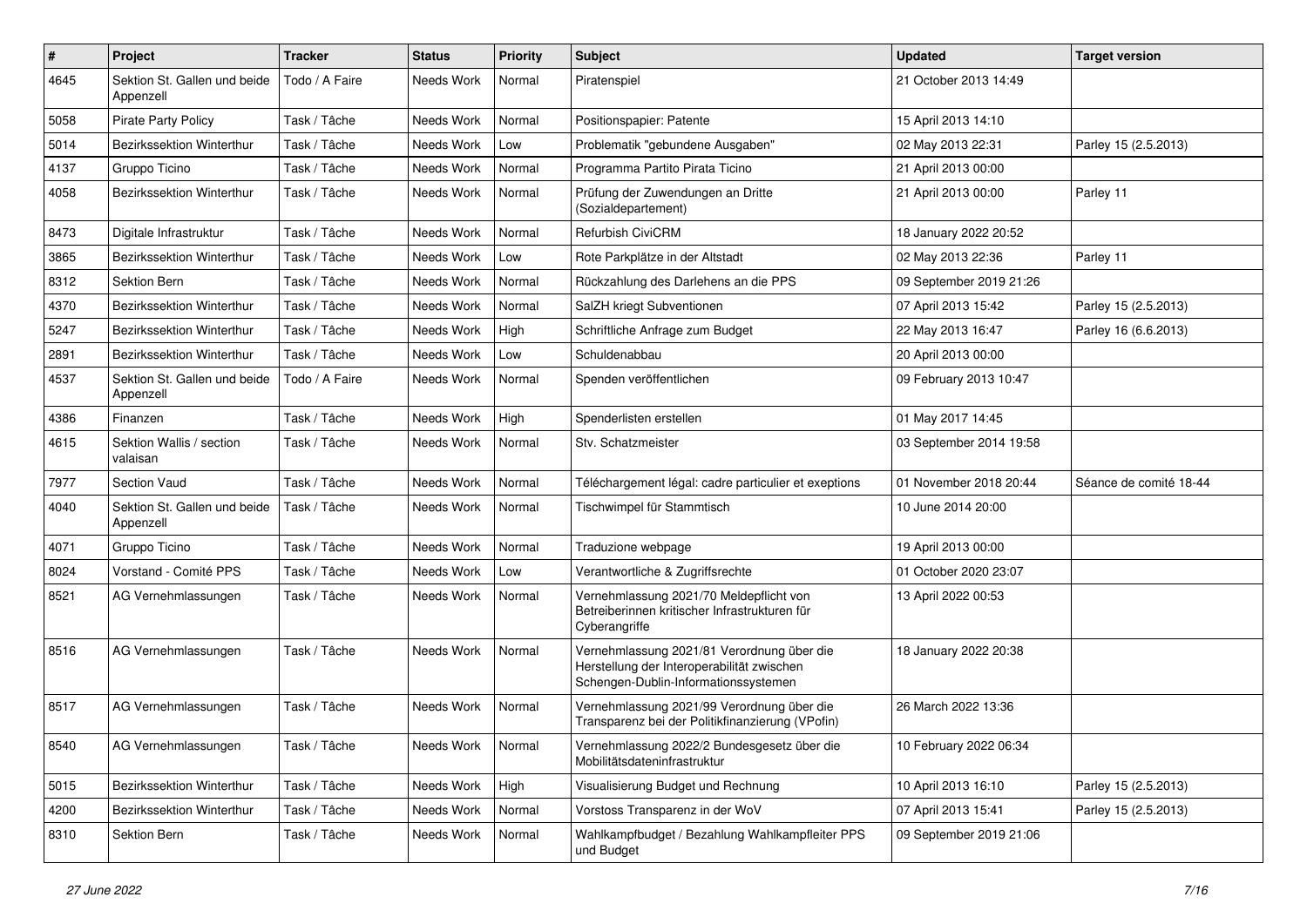| $\sharp$ | Project                                   | <b>Tracker</b>       | <b>Status</b> | <b>Priority</b> | <b>Subject</b>                                                                                                                             | <b>Updated</b>         | <b>Target version</b>                   |
|----------|-------------------------------------------|----------------------|---------------|-----------------|--------------------------------------------------------------------------------------------------------------------------------------------|------------------------|-----------------------------------------|
| 6597     | Sektion Zürich                            | Task / Tâche         | Needs Work    | Normal          | Wegen Gratis-Plakatstellen anfragen                                                                                                        | 04 May 2019 19:49      |                                         |
| 5444     | Sektion Wallis / section<br>valaisan      | Task / Tâche         | Needs Work    | Low             | Welcome/Austrittsmail automatisieren                                                                                                       | 20 August 2017 08:56   | GV2017                                  |
| 5050     | Sektion Wallis / section<br>valaisan      | Information / Varia  | Needs Work    | Normal          | Wiki: Wahlsysteme                                                                                                                          | 20 August 2017 08:57   | GV2017                                  |
| 4362     | Bezirkssektion Winterthur                 | Task / Tâche         | Needs Work    | Normal          | Willkür im Baubewilligungsverfahren                                                                                                        | 07 April 2013 15:42    | Parley 15 (2.5.2013)                    |
| 3947     | Bezirkssektion Winterthur                 | Task / Tâche         | Needs Work    | Normal          | Win.ch Mail                                                                                                                                | 21 April 2013 00:00    | Parley 11                               |
| 3876     | Bezirkssektion Winterthur                 | Task / Tâche         | Needs Work    | Normal          | Winterthurer Transparenzgesetz                                                                                                             | 21 April 2013 00:00    | Parley 11                               |
| 7365     | Section Genève                            | Motion               | <b>New</b>    | Normal          | Prise de position pour les votations cantonales du 25<br>septembre 2016                                                                    | 27 June 2016 10:01     |                                         |
| 7600     | Section Vaud                              | News / Information   | New           | Normal          | 10 T-shirts noirs                                                                                                                          | 15 December 2016 15:00 | Réunion du comité - 15<br>décembre 2016 |
| 8426     | Vorstand - Comité PPS                     | Information / Varia  | New           | Urgent          | Ablösung Civi Crm als Mitgliederverwaltung                                                                                                 | 20 July 2020 20:22     | Vorstandssitzung vom<br>08.06.2020      |
| 8476     | Vorstand - Comité PPS                     | Einzelbeschluss      | <b>New</b>    | Normal          | Abschluss 2020                                                                                                                             | 19 April 2021 13:50    |                                         |
| 8082     | Digitale Infrastruktur                    | Task / Tâche         | <b>New</b>    | High            | Accès Discourse                                                                                                                            | 19 December 2019 01:50 |                                         |
| 6413     | Sektion St. Gallen und beide<br>Appenzell | Todo / A Faire       | New           | Normal          | Adhocracy testen und ggf. implementieren                                                                                                   | 30 July 2014 15:30     | Vorstand next                           |
| 8254     | Section Vaud                              | Task / Tâche         | <b>New</b>    | High            | Affichage sur les communes EF19                                                                                                            | 21 August 2019 14:51   | Réunion comité 2019-08-22               |
| 8421     | Sektion beider Basel                      | Task / Tâche         | <b>New</b>    | Normal          | Aktuelle Vernehmlassungen                                                                                                                  | 02 October 2020 00:09  |                                         |
| 8354     | Vorstand - Comité PPS                     | Task / Tâche         | <b>New</b>    | Normal          | Also for Italian/Tessin                                                                                                                    | 29 October 2019 10:57  |                                         |
| 8337     | Vorstand - Comité PPS                     | Task / Tâche         | <b>New</b>    | Normal          | Änderung Begrüssung Neu Mitglieder                                                                                                         | 24 October 2019 07:05  |                                         |
| 7975     | <b>Pirate Party Policy</b>                | Task / Tâche         | <b>New</b>    | Normal          | Änderung des Betäubungsmittelgesetzes und<br>Verordnung über Pilotversuche nach dem<br>Betäubungsmittelgesetz (Pilotversuche mit Cannabis) | 04 March 2019 14:49    |                                         |
| 7852     | Verwaltung                                | Creation             | New           | Normal          | Anleitung Members CiviCRM für Vorstände und PPVs<br>anpassen, ergänzen und übersetzen.                                                     | 12 December 2018 19:41 |                                         |
| 8364     | Digitale Infrastruktur                    | Motion               | <b>New</b>    | Normal          | Aufräumen Redmine + OTRS Zugriffe/ Zuständigkeiten                                                                                         | 10 February 2022 15:58 |                                         |
| 7321     | Sektion Zürich                            | Task / Tâche         | New           | Normal          | Auswertung Mitgliederversand                                                                                                               | 11 October 2016 17:11  |                                         |
| 5104     | Sektion beider Basel                      | Task / Tâche         | New           | Low             | Automatisierte Verfolgung der Tätigkeiten des Grossrats<br><b>Basel-Stadt</b>                                                              | 23 April 2015 18:59    |                                         |
| 6783     | Bezirkssektion Winterthur                 | Motion               | New           | Normal          | Bearbeitung von info@ Mails                                                                                                                | 17 April 2015 07:52    | 20150423 Stammtisch                     |
| 8358     | Finanzen                                  | Bug / Feature        | <b>New</b>    | Normal          | Berechnung Rechnungsbeträge überprüfen (PPAG)                                                                                              | 15 November 2019 21:25 |                                         |
| 8452     | Vorstand - Comité PPS                     | Beschluss / Décision | New           | High            | Beschlüsse E-ID Abstimmungskampf                                                                                                           | 26 November 2020 08:39 | Vorstandssitzung 2020 11 10             |
| 8195     | Vorstand - Comité PPS                     | Task / Tâche         | <b>New</b>    | Normal          | Bestimmung von Dossier- und Themenverantwortlichen<br>/ Désignation des responsables de dossiers et de sujets                              | 08 July 2019 08:37     | Vorstandssitzung 2019 07 08             |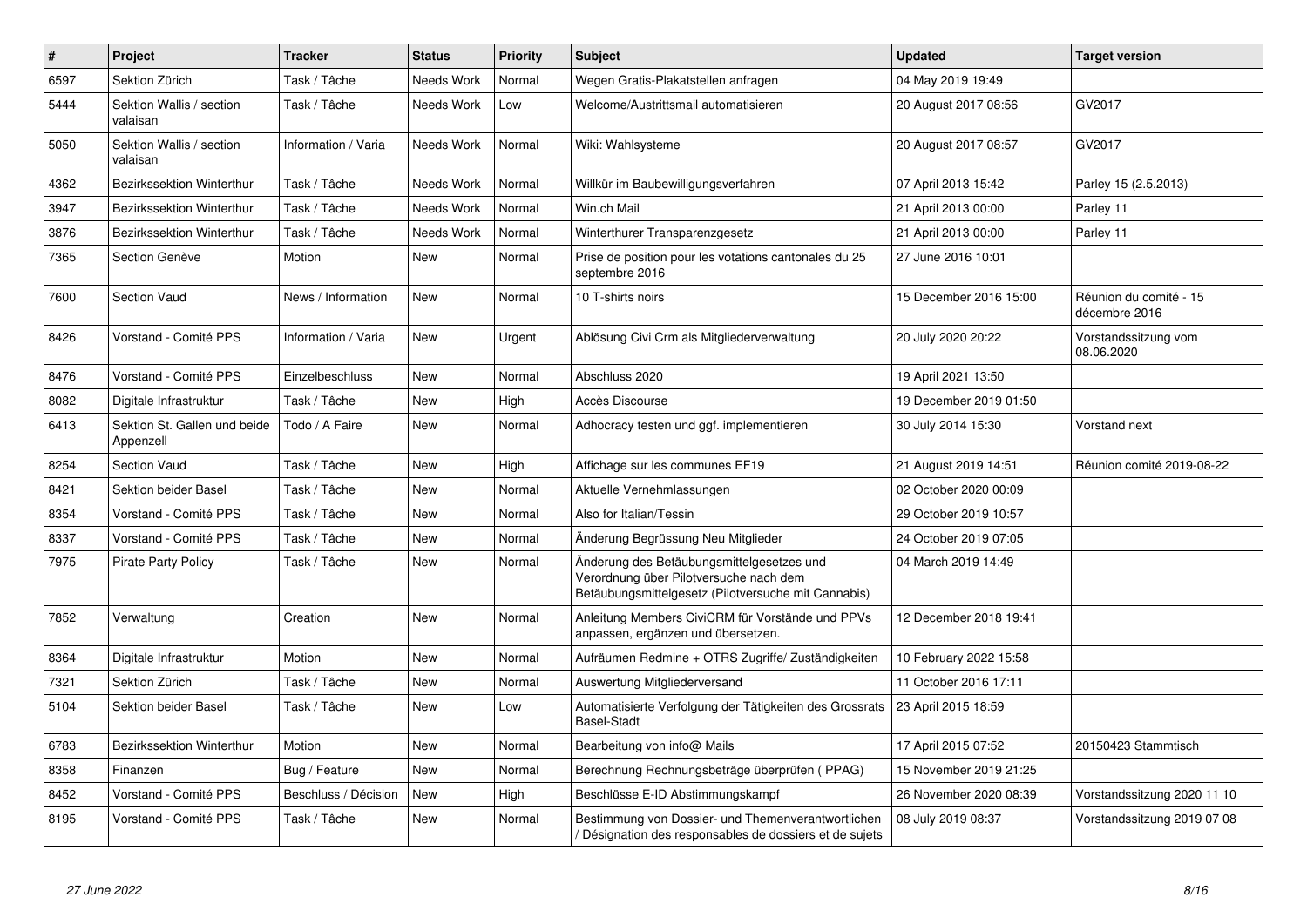| #    | Project                                   | <b>Tracker</b>       | <b>Status</b> | <b>Priority</b> | <b>Subject</b>                                                                                                                                             | <b>Updated</b>          | <b>Target version</b>                                         |
|------|-------------------------------------------|----------------------|---------------|-----------------|------------------------------------------------------------------------------------------------------------------------------------------------------------|-------------------------|---------------------------------------------------------------|
| 6456 | Sektion St. Gallen und beide<br>Appenzell | Todo / A Faire       | <b>New</b>    | Normal          | Bitcoin für Sektionsspenden                                                                                                                                | 10 June 2014 19:55      |                                                               |
| 7657 | Finanzen                                  | Task / Tâche         | <b>New</b>    | Urgent          | <b>BTC Zahlungen</b>                                                                                                                                       | 12 April 2017 22:16     |                                                               |
| 5866 | Stadtsektion Zürich                       | Information / Varia  | New           | Normal          | Budget 2014                                                                                                                                                | 03 October 2013 21:07   | Sitzung 03.10.2013                                            |
| 8248 | Finanzen                                  | Task / Tâche         | <b>New</b>    | Normal          | Budget 2020                                                                                                                                                | 19 August 2019 18:25    |                                                               |
| 8547 | Vorstand - Comité PPS                     | Task / Tâche         | <b>New</b>    | Normal          | Budget für die NR Wahlen                                                                                                                                   | 15 March 2022 21:14     |                                                               |
| 5823 | Stadtsektion Zürich                       | Information / Varia  | New           | Normal          | Chatiquette                                                                                                                                                | 17 September 2013 09:39 |                                                               |
| 8536 | Digitale Infrastruktur                    | Bug / Feature        | New           | Normal          | CiviCRM: Payment method hinzufügen geht nicht                                                                                                              | 25 January 2022 20:32   |                                                               |
| 7491 | Section Vaud                              | Task / Tâche         | New           | Normal          | Comité de campagne élections cantonales 2017                                                                                                               | 22 September 2016 21:53 | Réunion de Comité - 6.10.2016                                 |
| 7597 | <b>Section Vaud</b>                       | News / Information   | New           | Normal          | Commande de carte visite                                                                                                                                   | 10 December 2016 16:08  | Réunion du comité - 15<br>décembre 2016                       |
| 6248 | <b>Pirate Party Policy</b>                | Task / Tâche         | New           | Normal          | Communication - press release - communication interne<br>-> via pages de sections, twitter & facebook                                                      | 05 March 2014 15:16     |                                                               |
| 6243 | <b>Pirate Party Policy</b>                | Task / Tâche         | <b>New</b>    | Normal          | Communication - press release - communication interne<br>-> via pages de sections, twitter & facebook                                                      | 05 March 2014 14:55     |                                                               |
| 7828 | Section Vaud                              | Task / Tâche         | New           | Normal          | Communication sur le 14 avril                                                                                                                              | 05 April 2018 16:42     | Réunion comité 05.04.2018                                     |
| 5339 | <b>Pirate Party Policy</b>                | Information / Varia  | <b>New</b>    | Normal          | Compilation des prises de position                                                                                                                         | 06 June 2013 17:16      |                                                               |
| 7863 | Section Vaud                              | Task / Tâche         | New           | Normal          | <b>Compte Twitter PPVD</b>                                                                                                                                 | 14 April 2018 09:24     | Réunion comité 19.04.2018                                     |
| 6239 | <b>Pirate Party Policy</b>                | Information / Varia  | <b>New</b>    | Normal          | Consultation - Modification du code civil (CC; Droit de<br>I'adoption) / Vernehmlassung - Änderung des<br>Zivilgesetzbuches (ZGB; Adoption)                | 05 March 2014 14:44     |                                                               |
| 6201 | <b>Pirate Party Policy</b>                | Task / Tâche         | New           | Normal          | Consultation - Modification du Code des obligations<br>(Droit des raisons de commerce) / Vernehmlassung -<br>Änderung des Obligationenrechts (Firmenrecht) | 04 March 2014 13:21     |                                                               |
| 7196 | Section Vaud                              | Beschluss / Décision | New           | Normal          | Convocation d'une assemblée générale extraordinnaire                                                                                                       | 11 March 2016 14:04     | Réunion de comité - 28 avril<br>2016                          |
| 7518 | Section Vaud                              | News / Information   | New           | Normal          | Correction des montants de cotisations sur le site web                                                                                                     | 22 October 2016 15:57   | Réunion de Comité - 20.10.2016                                |
| 6517 | Sektion Wallis / section<br>valaisan      | Motion               | New           | Normal          | Cours de sensibilisation et de protections des données<br>informatiques aux élus du Grand Conseil                                                          | 20 August 2017 08:48    | Existierende/Funktionierende<br>Datenschutz- und GIDA Behörde |
| 8252 | Section Vaud                              | Task / Tâche         | <b>New</b>    | Normal          | Création d'un compte LinkedIn pour le PPVD                                                                                                                 | 21 August 2019 14:47    | Réunion comité 2019-08-22                                     |
| 7500 | <b>Section Vaud</b>                       | Task / Tâche         | New           | Normal          | Création d'un programme de communication vaudois                                                                                                           | 04 October 2016 17:54   | Réunion de Comité - 6.10.2016                                 |
| 7521 | <b>Section Vaud</b>                       | Task / Tâche         | New           | Normal          | Création d'une newsletter et appel à la candidature<br>Election cantonale                                                                                  | 22 October 2016 13:37   | Réunion de Comité - 20.10.2016                                |
| 5512 | Sektion Wallis / section<br>valaisan      | Motion               | New           | Normal          | CryptoParty                                                                                                                                                | 06 April 2014 23:43     | 20140414 Mumblemeeting                                        |
| 6389 | Sektion Bern                              | Task / Tâche         | New           | High            | Datenschutz Problem BE Gemeinden                                                                                                                           | 28 April 2014 22:11     |                                                               |
| 5999 | Bezirkssektion Winterthur                 | Task / Tâche         | New           | Normal          | Datenschutz von Steuer- und Einwohnerdaten                                                                                                                 | 21 November 2013 20:52  |                                                               |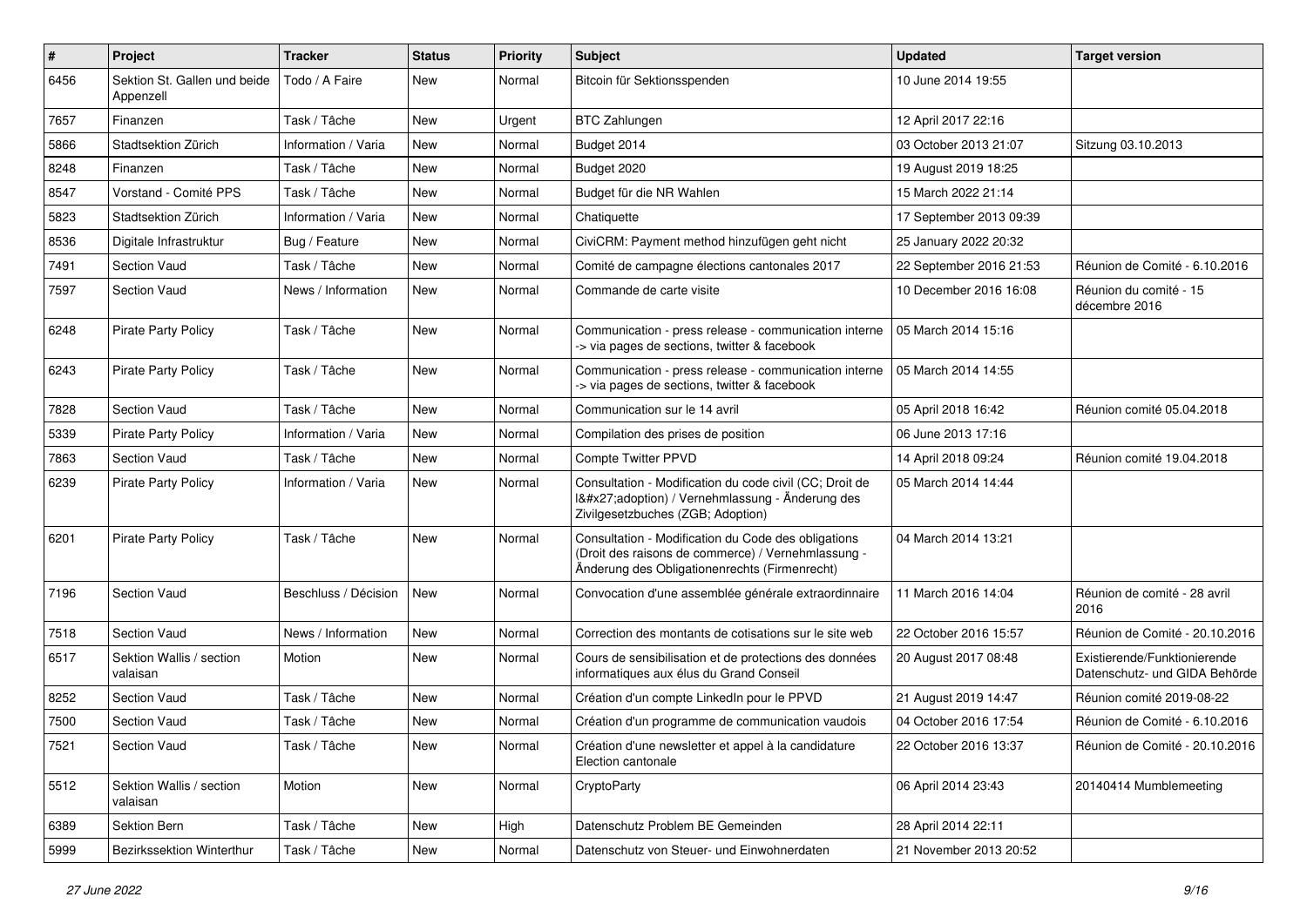| $\pmb{\#}$ | Project                                   | <b>Tracker</b>      | <b>Status</b> | <b>Priority</b> | <b>Subject</b>                                                                          | <b>Updated</b>          | <b>Target version</b>                   |
|------------|-------------------------------------------|---------------------|---------------|-----------------|-----------------------------------------------------------------------------------------|-------------------------|-----------------------------------------|
| 7986       | Grafik und Design                         | Task / Tâche        | New           | Normal          | Datenv von Grafik/Design auf einer Instanz der PPS<br>hosten                            | 22 January 2019 12:54   |                                         |
| 8095       | Section Vaud                              | Information / Varia | New           | Normal          | Demande d'aide pour une récolte de fonds nationale                                      | 28 May 2019 06:12       |                                         |
| 6215       | <b>Pirate Party Policy</b>                | Task / Tâche        | New           | Normal          | Development of the "Economy" section                                                    | 04 March 2014 14:36     |                                         |
| 6213       | <b>Pirate Party Policy</b>                | Task / Tâche        | <b>New</b>    | Normal          | Development of the "Environment" section                                                | 04 March 2014 14:28     |                                         |
| 6211       | <b>Pirate Party Policy</b>                | Task / Tâche        | New           | Normal          | Development of the "Etat de droit" section                                              | 04 March 2014 14:34     |                                         |
| 6214       | Pirate Party Policy                       | Task / Tâche        | New           | Normal          | Development of the "Patrimoine Commun" section of<br>PPS Program                        | 04 March 2014 14:33     |                                         |
| 6212       | <b>Pirate Party Policy</b>                | Task / Tâche        | New           | Normal          | Development of the "Security" section                                                   | 04 March 2014 14:33     |                                         |
| 6210       | Pirate Party Policy                       | Task / Tâche        | New           | Normal          | Development of the Area verbiage                                                        | 04 March 2014 14:34     |                                         |
| 6246       | <b>Pirate Party Policy</b>                | Task / Tâche        | New           | Normal          | Development of the PPS report on the consultation                                       | 05 March 2014 15:13     |                                         |
| 6241       | Pirate Party Policy                       | Task / Tâche        | New           | Normal          | Development of the PPS report on the consultation                                       | 05 March 2014 14:44     |                                         |
| 6205       | <b>Pirate Party Policy</b>                | Task / Tâche        | <b>New</b>    | Normal          | Development of the PPS report on the consultation                                       | 04 March 2014 13:32     |                                         |
| 4730       | Stadtsektion Bern                         | Information / Varia | New           | High            | Dukumente hochladen                                                                     | 03 March 2013 21:50     |                                         |
| 7595       | <b>Section Vaud</b>                       | News / Information  | <b>New</b>    | Normal          | E-voting/Clusis - création d'une documentation<br>pédagogique                           | 10 December 2016 14:00  | Réunion du comité - 15<br>décembre 2016 |
| 7801       | <b>Section Vaud</b>                       | Task / Tâche        | <b>New</b>    | Normal          | Election de vérificateurs de comptes                                                    | 08 February 2018 18:58  |                                         |
| 6675       | Section Genève                            | Information / Varia | New           | Normal          | éVote : Demande de borne au sein des locaux de vote                                     | 09 April 2015 20:10     | Prochain Comité                         |
| 5825       | Stadtsektion Zürich                       | Information / Varia | New           | Normal          | Feedback                                                                                | 17 September 2013 09:44 |                                         |
| 8001       | Finanzen                                  | Task / Tâche        | New           | Normal          | Fehlende Finanzdaten / Jahre auf der Homepage mit<br>entsprechenden Forumalren ergänzen | 01 December 2018 17:35  |                                         |
| 5068       | <b>Pirate Party Policy</b>                | Task / Tâche        | New           | Normal          | Fehlende Position zu Whistleblowing                                                     | 21 November 2015 16:13  |                                         |
| 5831       | Stadtsektion Zürich                       | Task / Tâche        | <b>New</b>    | Normal          | Festlegen Vorstand Sitzungen PP Züri                                                    | 17 September 2013 09:51 |                                         |
| 6408       | Sektion St. Gallen und beide<br>Appenzell | Todo / A Faire      | New           | Normal          | Flaschenpost ausserordentliche PV                                                       | 30 July 2014 15:34      |                                         |
| 8315       | Section Vaud                              | Information / Varia | New           | Normal          | Formation sur le fonctionnement parlementaire                                           | 12 September 2019 15:39 | Réunion comité 2019-09-19               |
| 5664       | Stadtsektion Zürich                       | Task / Tâche        | New           | Normal          | Forum Stadt-Zürich beantragen                                                           | 07 August 2013 21:17    |                                         |
| 5822       | Stadtsektion Zürich                       | Information / Varia | New           | Normal          | Forum: Nicht Mitglieder                                                                 | 17 September 2013 09:36 |                                         |
| 8079       | Sektion Zürich                            | Task / Tâche        | New           | Normal          | Fotograf buchen                                                                         | 04 May 2019 19:52       |                                         |
| 6850       | Sektion Zürich                            | Task / Tâche        | New           | Normal          | Fundraising                                                                             | 27 August 2015 18:40    | Vorstandssitzung 2015-08-27             |
| 5867       | Stadtsektion Zürich                       | Motion              | New           | Normal          | Gemeinderatswahl Listen gestalten                                                       | 03 October 2013 21:18   | PV2013_2                                |
| 5227       | Bezirkssektion Winterthur                 | Task / Tâche        | New           | Normal          | Gesamtkostenrechnung Neuhegi                                                            | 15 May 2013 20:53       | Parley 16 (6.6.2013)                    |
| 7739       | Sektion Wallis / section<br>valaisan      | Task / Tâche        | New           | Normal          | GV2017                                                                                  | 20 August 2017 09:00    | GV2017                                  |
| 5914       | Stadtsektion Zürich                       | Motion              | New           | Normal          | Hilferuf von Mitglied -> Wahlkampfthema                                                 | 13 November 2013 21:08  |                                         |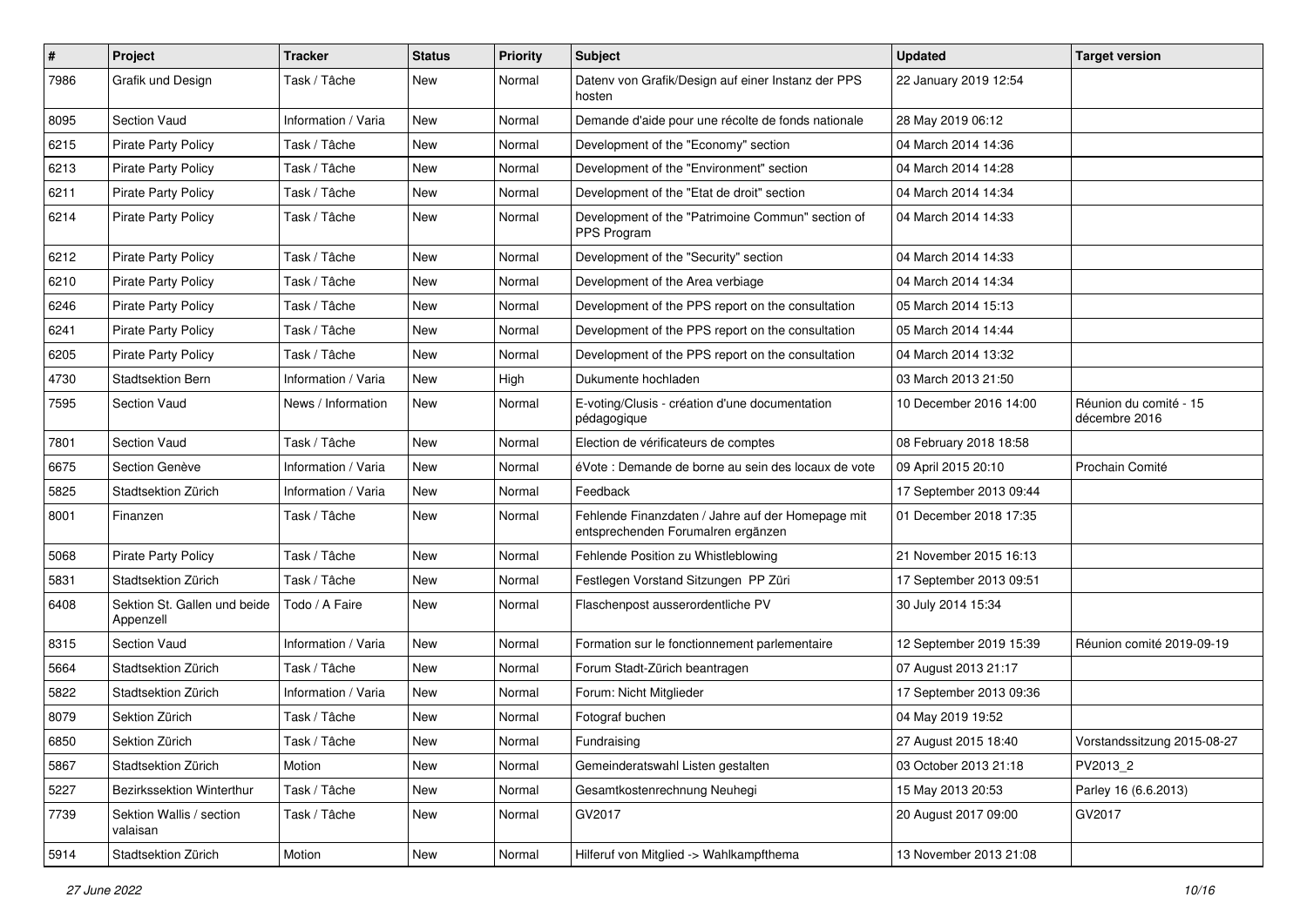| $\#$ | Project                                   | <b>Tracker</b>       | <b>Status</b> | <b>Priority</b> | <b>Subject</b>                                                                       | <b>Updated</b>          | <b>Target version</b>                   |
|------|-------------------------------------------|----------------------|---------------|-----------------|--------------------------------------------------------------------------------------|-------------------------|-----------------------------------------|
| 5346 | Bezirkssektion Winterthur                 | Task / Tâche         | <b>New</b>    | Normal          | Holidi                                                                               | 08 June 2013 15:47      | Parley 17 (13.6.2013)                   |
| 5827 | Stadtsektion Zürich                       | Information / Varia  | <b>New</b>    | Normal          | Idee Präsentation der Zürcher Piraten                                                | 17 September 2013 09:48 |                                         |
| 8314 | Section Vaud                              | Information / Varia  | <b>New</b>    | Normal          | Initiative cantonale demandant la protection de l'intégrité<br>personnelle numérique | 12 September 2019 15:14 | Réunion comité 2019-09-19               |
| 7554 | <b>Section Vaud</b>                       | News / Information   | New           | Normal          | Introduction à OTRS                                                                  | 22 November 2016 09:47  |                                         |
| 7981 | Section Vaud                              | News / Information   | <b>New</b>    | Normal          | Itopie                                                                               | 01 November 2018 20:45  |                                         |
| 7516 | Sektion Zürich                            | Task / Tâche         | <b>New</b>    | Normal          | Kalender abonnieren auf Website fixen                                                | 02 April 2019 18:11     | Vorstandsitzung 2019-1                  |
| 6773 | Sektion Zürich                            | Motion               | <b>New</b>    | Normal          | Konstituierung: Aufgabenverteilung im Vorstand                                       | 03 April 2019 16:02     | Vorstandsitzung 2019-1                  |
| 5035 | <b>Sektion beider Basel</b>               | Information / Varia  | <b>New</b>    | Normal          | Kontakte Journalisten                                                                | 09 July 2016 09:33      |                                         |
| 8061 | Sektion Zürich                            | Task / Tâche         | New           | Normal          | Kontovollmachten geregelt kriegen                                                    | 02 April 2019 18:15     | Vorstandsitzung 2019-1                  |
| 7304 | Sektion Zürich                            | Information / Varia  | <b>New</b>    | Normal          | Koordinations- & Kommunikationstool für Vorstand und<br>Aktive                       | 18 April 2019 11:03     | Vorstandsitzung 2019-1                  |
| 8237 | <b>Section Vaud</b>                       | Task / Tâche         | New           | High            | La campagne électorale du PPVD sur les réseaux<br>sociaux privés et libres           | 12 September 2019 15:03 | Réunion comité 2019-09-05               |
| 7989 | Section Vaud                              | News / Information   | <b>New</b>    | Normal          | LCAPAM - partenaires potentiel?                                                      | 08 September 2019 06:43 | Réunion comité 2019-09-19               |
| 7522 | <b>Section Vaud</b>                       | Task / Tâche         | <b>New</b>    | Normal          | Les modalités éléctorales 2017                                                       | 22 October 2016 13:43   | Réunion de Comité - 20.10.2016          |
| 8083 | <b>Section Vaud</b>                       | News / Information   | <b>New</b>    | Normal          | Les solutions apportées aux citoyens sur la<br>cybersécurité                         | 08 May 2019 15:08       | Réunion comité 2019-05-16               |
| 8218 | Section Vaud                              | Task / Tâche         | <b>New</b>    | High            | Lettre de remerciement à M. Burgerer pour son don                                    | 20 August 2019 14:56    | Réunion comité 2019-09-05               |
| 7825 | Section Vaud                              | News / Information   | <b>New</b>    | Normal          | Liste de contact                                                                     | 17 March 2018 19:49     | Réunion comité 22.03.2018               |
| 5293 | Stadtsektion Zürich                       | Task / Tâche         | New           | Normal          | Lokation nächste fliegende Stammtische festlegen und<br>kommunizieren                | 27 May 2013 18:59       | Stammtisch 27.05.2013                   |
| 6410 | Sektion St. Gallen und beide<br>Appenzell | Todo / A Faire       | <b>New</b>    | Normal          | Mailinglisten                                                                        | 10 June 2014 19:28      | Vorstand 2014-06-101                    |
| 5832 | Stadtsektion Zürich                       | Task / Tâche         | <b>New</b>    | Normal          | Meet the Pirates, Stammtisch Upgrade                                                 | 17 September 2013 10:06 |                                         |
| 7862 | Section Vaud                              | Task / Tâche         | <b>New</b>    | Normal          | Mise à jour de la page wiki des PV                                                   | 14 April 2018 09:21     | Réunion comité 19.04.2018               |
| 7763 | Section Vaud                              | News / Information   | <b>New</b>    | Normal          | Mise à jour des dates de réunion du comité                                           | 06 November 2017 22:39  | Réunion de comité - 08<br>novembre 2017 |
| 7497 | <b>Section Vaud</b>                       | Task / Tâche         | New           | Normal          | Mise à jour du calendrier du site web                                                | 04 October 2016 17:42   | Réunion de Comité - 6.10.2016           |
| 7499 | Section Vaud                              | Task / Tâche         | New           | Normal          | Mise à jour logiciel du site web                                                     | 04 October 2016 17:50   | Réunion de Comité - 6.10.2016           |
| 7498 | Section Vaud                              | Task / Tâche         | New           | Normal          | Mise au propre du programme vaudois                                                  | 04 October 2016 17:45   | Réunion de Comité - 6.10.2016           |
| 7381 | Section Vaud                              | Task / Tâche         | New           | Normal          | Mise en place d'un outil de sondage                                                  | 09 July 2016 09:42      | Réunion de comité - 14 juillet<br>2016  |
| 7199 | Section Vaud                              | Task / Tâche         | New           | Normal          | Mise en place de la pétition evoting                                                 | 11 March 2016 16:46     |                                         |
| 8461 | Sektion Bern                              | Beschluss / Décision | New           | Urgent          | Mitfinanzierung der Abstimmungskampagne gegen das<br>E-ID Gesetz                     | 16 February 2021 15:17  |                                         |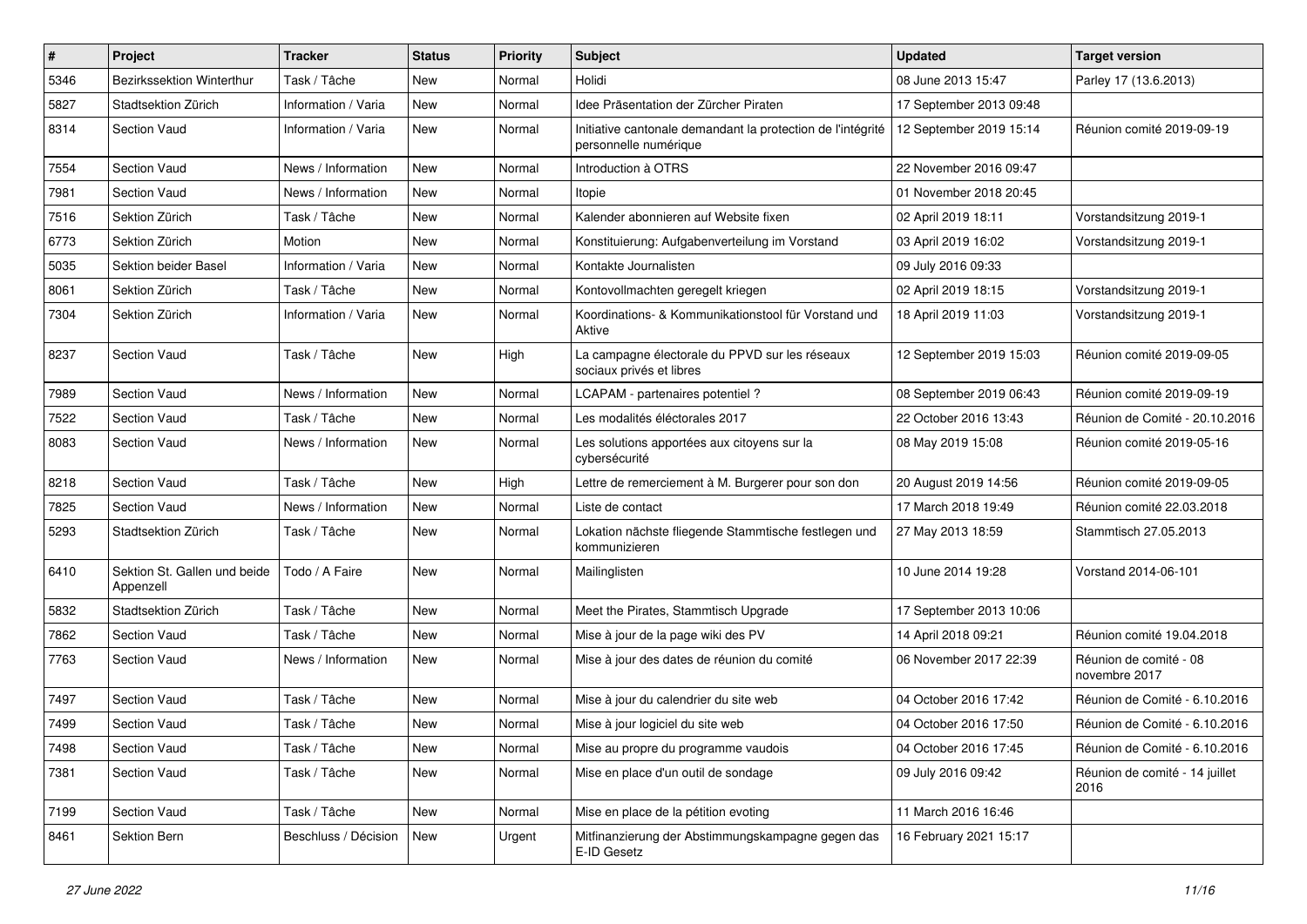| $\pmb{\#}$ | Project                                   | <b>Tracker</b>       | <b>Status</b> | <b>Priority</b> | <b>Subject</b>                                                                                                                       | <b>Updated</b>         | <b>Target version</b>                 |
|------------|-------------------------------------------|----------------------|---------------|-----------------|--------------------------------------------------------------------------------------------------------------------------------------|------------------------|---------------------------------------|
| 8060       | Sektion Zürich                            | Task / Tâche         | New           | High            | Mitglieder und andere potenzielle Kandidaten<br>durchtelefonieren                                                                    | 03 April 2019 15:17    | Vorstandsitzung 2019-1                |
| 8077       | Sektion Zürich                            | Task / Tâche         | New           | Normal          | Mitglieder-Postversand                                                                                                               | 03 May 2019 09:01      |                                       |
| 5868       | Stadtsektion Zürich                       | Motion               | New           | Normal          | Mitgliederbeitrag 2014 festlegen                                                                                                     | 31 October 2013 21:33  | PV2013_2                              |
| 8000       | Finanzen                                  | Task / Tâche         | New           | Normal          | Mitgliederbeiträge der Sektionen                                                                                                     | 01 December 2018 16:34 |                                       |
| 7363       | <b>Section Vaud</b>                       | Task / Tâche         | New           | Normal          | Modifications des statuts pour la banque                                                                                             | 25 June 2016 16:55     | Réunion du comité - 2 juillet<br>2016 |
| 6412       | Sektion St. Gallen und beide<br>Appenzell | Todo / A Faire       | New           | Normal          | Mumblerechte                                                                                                                         | 10 June 2014 18:53     | Vorstand next                         |
| 7999       | Verwaltung                                | Task / Tâche         | New           | Normal          | Neuer Willkommens-Text nach Aufnahme als Mitglied                                                                                    | 01 October 2020 23:09  |                                       |
| 7465       | <b>Section Vaud</b>                       | Task / Tâche         | New           | Normal          | Newsletter septembre                                                                                                                 | 25 August 2016 08:00   |                                       |
| 8381       | Vorstand - Comité PPS                     | Task / Tâche         | New           | Normal          | Notiz/Eintrag von Berechtigungen für Mitgleider im<br><b>Members</b>                                                                 | 08 December 2019 10:30 | PPS Meeting 09.12.2019                |
| 7922       | <b>Section Vaud</b>                       | Beschluss / Décision | New           | High            | Objet de votation 13.09.2018: Pour des denrées<br>alimentaires saines et produites dans des conditions<br>équitables et écologiques. | 04 July 2018 11:28     |                                       |
| 7923       | <b>Section Vaud</b>                       | Beschluss / Décision | New           | High            | Objet de votation 13.09.2018: Pour la souveraineté<br>alimentaire. L'agriculture nous concerne toutes et tous.                       | 28 November 2018 22:39 |                                       |
| 7997       | Verwaltung                                | Task / Tâche         | New           | Normal          | Online Anmeldung Mitglied                                                                                                            | 01 October 2020 23:12  |                                       |
| 7001       | Sektion beider Basel                      | Task / Tâche         | <b>New</b>    | Normal          | Online Infos/Struktur aktualisieren und überarbeiten                                                                                 | 28 November 2015 10:44 |                                       |
| 7906       | <b>Section Vaud</b>                       | Task / Tâche         | <b>New</b>    | Normal          | Organisation et planification de la 2ème AGE 2018                                                                                    | 14 June 2018 14:55     | Réunion comité 14.06.2018             |
| 7907       | <b>Section Vaud</b>                       | News / Information   | New           | Normal          | Organisation et planification de la 3ème AGE 2018                                                                                    | 14 June 2018 14:56     |                                       |
| 5661       | Stadtsektion Zürich                       | Information / Varia  | <b>New</b>    | Normal          | Organisation PV                                                                                                                      | 12 August 2013 20:24   |                                       |
| 6380       | <b>Pirate Party Policy</b>                | Information / Varia  | New           | Normal          | PAD - Consulation LSI - Vernaemlassung ISG                                                                                           | 22 April 2014 12:13    |                                       |
| 8186       | Section Vaud                              | Beschluss / Décision | <b>New</b>    | Normal          | Partenariat ciblé avec Opération Libero                                                                                              | 27 June 2019 19:58     | Réunion comité 2019-07-11             |
| 7774       | <b>Section Vaud</b>                       | News / Information   | <b>New</b>    | Urgent          | Pastafariade 2017                                                                                                                    | 08 February 2018 17:16 | Réunion comité 07.12.2017             |
| 8253       | Section Vaud                              | Task / Tâche         | New           | Normal          | Plate-forme EF19 vidéo de la rts                                                                                                     | 21 August 2019 14:43   | Réunion comité 2019-08-22             |
| 6218       | Pirate Party Policy                       | Task / Tâche         | New           | Normal          | Position guideline development                                                                                                       | 04 March 2014 14:49    |                                       |
| 6219       | <b>Pirate Party Policy</b>                | Task / Tâche         | New           | Normal          | Position guideline development planning                                                                                              | 04 March 2014 14:49    |                                       |
| 6255       | <b>Pirate Party Policy</b>                | Task / Tâche         | New           | Normal          | Positionspapier Rechtsstaat updaten                                                                                                  | 21 November 2015 16:11 |                                       |
| 6254       | <b>Pirate Party Policy</b>                | Task / Tâche         | New           | Normal          | Positionspapier Suchtpolitik updaten                                                                                                 | 21 November 2015 16:12 |                                       |
| 5915       | Sektion Zürich                            | Task / Tâche         | New           | Normal          | Positionspapier «Laizismus»                                                                                                          | 06 November 2014 18:48 |                                       |
| 6411       | Sektion St. Gallen und beide<br>Appenzell | Todo / A Faire       | New           | Normal          | Postadresse zu mir                                                                                                                   | 30 July 2014 15:32     | Vorstand 2014-07-30                   |
| 5883       | Section Genève                            | Information / Varia  | New           | Normal          | Poste à pourvoir au comité : Comptable                                                                                               | 10 October 2013 17:43  | Prochaine AG                          |
| 7529       | Section Vaud                              | Information / Varia  | New           | Normal          | Pourquoi DMSF réduit toutes les images.                                                                                              | 05 November 2016 00:11 |                                       |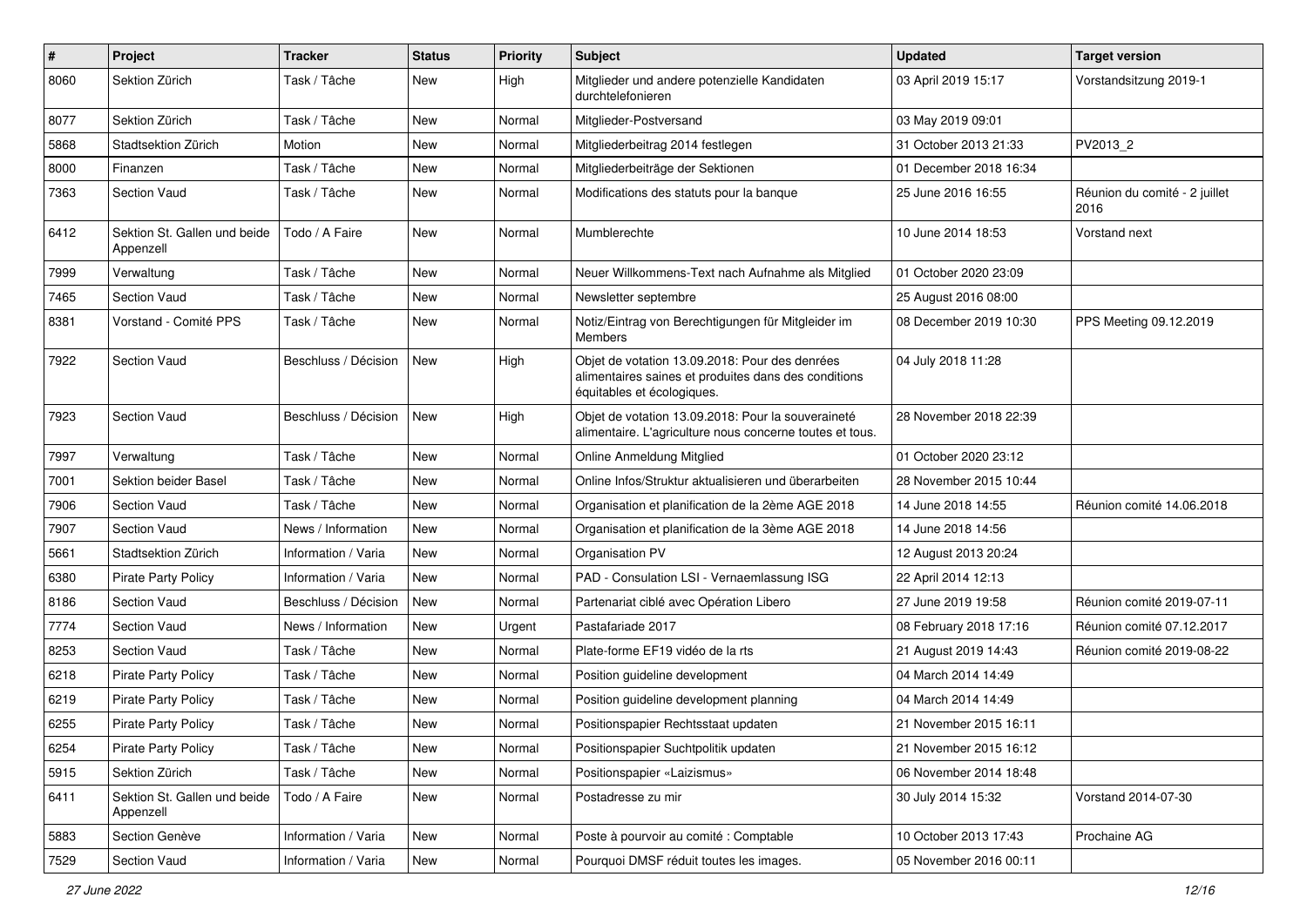| $\vert$ # | Project                    | <b>Tracker</b>       | <b>Status</b> | <b>Priority</b> | Subject                                                                                                                                  | <b>Updated</b>          | <b>Target version</b>                   |
|-----------|----------------------------|----------------------|---------------|-----------------|------------------------------------------------------------------------------------------------------------------------------------------|-------------------------|-----------------------------------------|
| 5830      | Stadtsektion Zürich        | Task / Tâche         | <b>New</b>    | Normal          | PP Patente                                                                                                                               | 17 September 2013 09:51 |                                         |
| 6209      | <b>Pirate Party Policy</b> | Task / Tâche         | <b>New</b>    | Normal          | PPS Program development                                                                                                                  | 04 March 2014 14:17     |                                         |
| 6729      | Section Genève             | Information / Varia  | New           | Normal          | Préparation référendum LRens/LSCPT                                                                                                       | 25 March 2015 15:52     | Prochain Comité                         |
| 5217      | Bezirkssektion Winterthur  | Task / Tâche         | <b>New</b>    | Normal          | Pressemitteilung Stimmparolen                                                                                                            | 12 May 2013 19:39       |                                         |
| 7998      | Press and Public Relations | Task / Tâche         | <b>New</b>    | Normal          | Presseverteiler im PressCRM aktualisieren sowie<br>ergänzen                                                                              | 01 December 2018 13:05  |                                         |
| 7364      | Section Genève             | Motion               | <b>New</b>    | Normal          | Prise de position pour les votations fédérales du 25<br>septembre 2016                                                                   | 27 June 2016 10:00      |                                         |
| 6438      | <b>Sektion Bern</b>        | Task / Tâche         | New           | High            | Probleme bei elektronischer Zählung der Stimmzettel in<br>der Stadt Bern                                                                 | 28 May 2014 10:18       |                                         |
| 8117      | Vorstand - Comité PPS      | Task / Tâche         | New           | Normal          | Procédure de communication entre les membres du<br>comité du PPS // Kommunikationsverfahren zwischen<br>den Mitgliedern des PPS-Vorstand | 14 October 2019 19:26   | Vorstandssitzung 2019 06 24             |
| 5869      | Stadtsektion Zürich        | Motion               | New           | Normal          | Prov. Budget 2014                                                                                                                        | 03 October 2013 21:41   | PV2013_2                                |
| 4942      | <b>Pirate Party Policy</b> | Information / Varia  | <b>New</b>    | Normal          | Provide an outline, and approach for the development of<br>the position paper                                                            | 30 September 2013 19:23 |                                         |
| 5373      | Sektion beider Basel       | Task / Tâche         | <b>New</b>    | Normal          | Prozess für Spender erstellen/festhalten                                                                                                 | 12 February 2015 19:15  |                                         |
| 6224      | <b>Pirate Party Policy</b> | Task / Tâche         | <b>New</b>    | Normal          | Publication - Diffusion aux sections                                                                                                     | 04 March 2014 15:19     |                                         |
| 5865      | Stadtsektion Zürich        | Information / Varia  | New           | Normal          | PV Gemeinderatswahlen anfangs November                                                                                                   | 03 October 2013 20:13   | Sitzung 03.10.2013                      |
| 7896      | Section Vaud               | News / Information   | New           | Normal          | Quelle réponse à Michel Parchet concernant son email<br>sur la vente des données des clients Migros                                      | 14 June 2018 14:25      | Réunion comité 14.06.2018               |
| 7908      | Section Vaud               | Beschluss / Décision | New           | Normal          | Qui est Parti Pirate Romandie et comment le construire                                                                                   | 14 June 2018 15:07      |                                         |
| 6245      | <b>Pirate Party Policy</b> | Information / Varia  | <b>New</b>    | Normal          | Reading material review                                                                                                                  | 05 March 2014 15:05     |                                         |
| 6240      | Pirate Party Policy        | Information / Varia  | <b>New</b>    | Normal          | Reading material review                                                                                                                  | 05 March 2014 14:41     |                                         |
| 6207      | <b>Pirate Party Policy</b> | Information / Varia  | New           | Normal          | Reading material review                                                                                                                  | 04 March 2014 13:53     |                                         |
| 6202      | <b>Pirate Party Policy</b> | Information / Varia  | <b>New</b>    | Normal          | Reading material review                                                                                                                  | 04 March 2014 13:21     |                                         |
| 8220      | Section Vaud               | Task / Tâche         | New           | High            | Recherche d'un petit cadeau de remerciement                                                                                              | 20 August 2019 14:57    | Réunion comité 2019-09-05               |
| 7505      | Section Vaud               | Task / Tâche         | <b>New</b>    | Normal          | Recherche de la salle pour le 8 décembre                                                                                                 | 06 October 2016 22:17   | Réunion de Comité - 20.10.2016          |
| 8219      | Section Vaud               | Task / Tâche         | <b>New</b>    | High            | Rédaction de la lettre                                                                                                                   | 20 August 2019 14:56    | Réunion comité 2019-08-22               |
| 6247      | Pirate Party Policy        | Task / Tâche         | <b>New</b>    | Normal          | Rédaction du rapport et de la lettre d'accompagnement                                                                                    | 05 March 2014 15:15     |                                         |
| 6242      | Pirate Party Policy        | Task / Tâche         | New           | Normal          | Rédaction du rapport et de la lettre d'accompagnement                                                                                    | 05 March 2014 14:57     |                                         |
| 6379      | Pirate Party Policy        | Information / Varia  | New           | Normal          | Refenz material - Documentation de reference - Reading   22 April 2014 12:11<br>Material                                                 |                         |                                         |
| 8160      | Section Vaud               | Task / Tâche         | New           | Normal          | Région de Nyon et Twitter                                                                                                                | 13 June 2019 17:05      | Réunion comité 2019-06-13               |
| 7764      | Section Vaud               | News / Information   | New           | Normal          | Renvoi de Thomas Moret                                                                                                                   | 06 December 2017 02:16  | Réunion de comité - 08<br>novembre 2017 |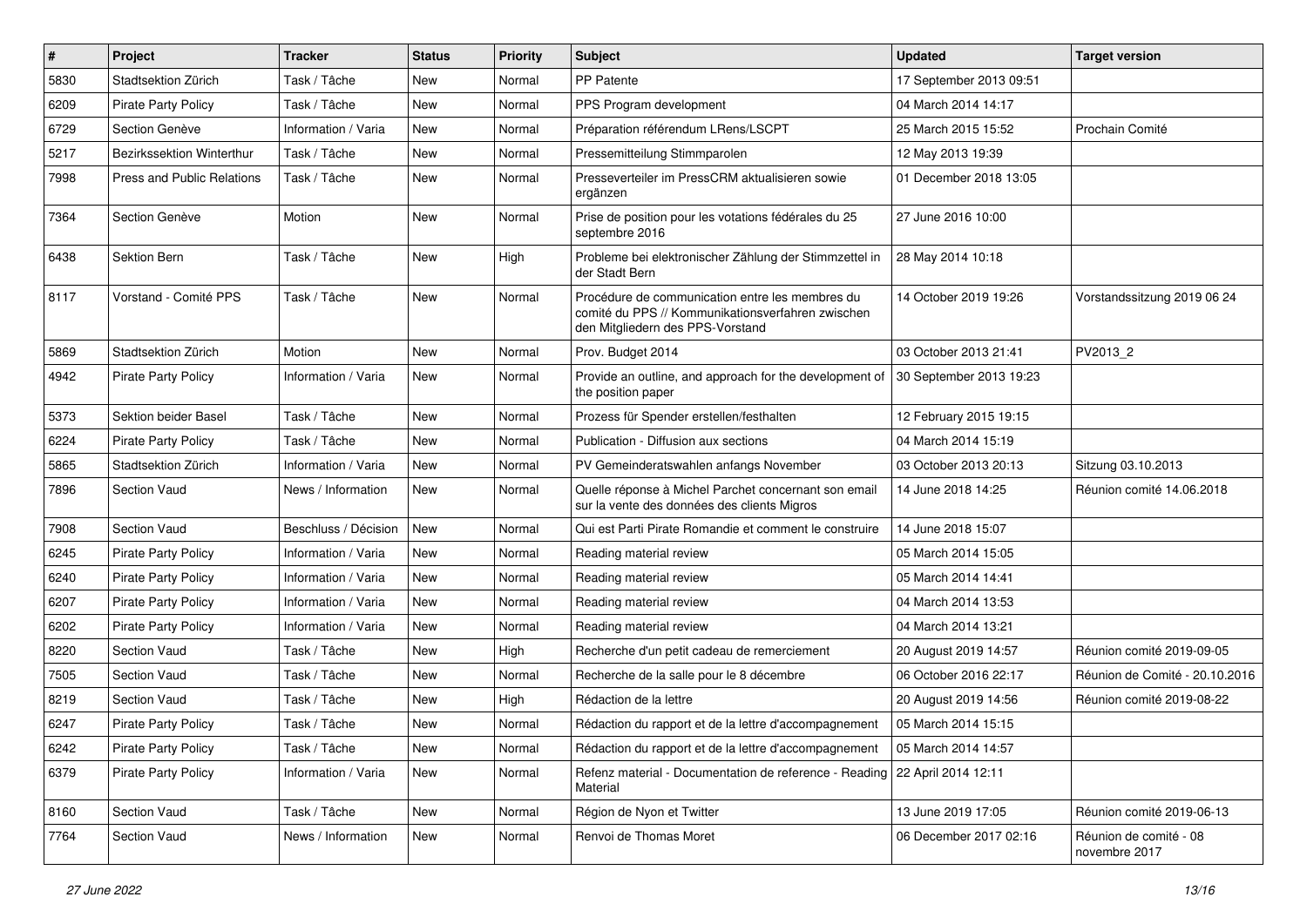| $\#$ | Project                                   | <b>Tracker</b>       | <b>Status</b> | <b>Priority</b> | <b>Subject</b>                                                                                                             | <b>Updated</b>          | <b>Target version</b>       |
|------|-------------------------------------------|----------------------|---------------|-----------------|----------------------------------------------------------------------------------------------------------------------------|-------------------------|-----------------------------|
| 7749 | Section Vaud                              | News / Information   | New           | Urgent          | Requête pour l'organisation d'une Assemblée Générale<br>extraordinaire                                                     | 08 February 2018 17:18  |                             |
| 7978 | Section Vaud                              | News / Information   | New           | Normal          | Réunions, débats et infos: corriger les informations et<br>mise au point de la situation technique et pratique<br>actuelle | 26 October 2018 21:04   | Séance de comité 18-44      |
| 7829 | <b>Section Vaud</b>                       | Information / Varia  | New           | Normal          | Revoir la nomenclature des "versions cibles"                                                                               | 19 March 2018 16:11     | Réunion comité 22.03.2018   |
| 8347 | Digitale Infrastruktur                    | Motion               | New           | Normal          | Roadmap AG DI                                                                                                              | 09 May 2020 20:12       |                             |
| 7779 | <b>Section Vaud</b>                       | News / Information   | <b>New</b>    | Normal          | se réorganiser pour être plus efficace !                                                                                   | 08 February 2018 17:50  | Réunion comité 08.02.2018   |
| 8419 | Vorstand - Comité PPS                     | Information / Varia  | New           | Normal          | Sekretariat der PPS                                                                                                        | 29 October 2020 22:45   | Vorstandssitzung 2020 03 16 |
| 8379 | Vorstand - Comité PPS                     | Beschluss / Décision | New           | Low             | Sektion Ostschweiz Gründung                                                                                                | 02 March 2020 20:25     |                             |
| 6487 | Sektion Wallis / section<br>valaisan      | Task / Tâche         | <b>New</b>    | Normal          | Sektionsdateien Lagerung                                                                                                   | 20 August 2017 08:55    | GV2017                      |
| 5787 | <b>Bezirkssektion Winterthur</b>          | Task / Tâche         | New           | Normal          | Sparen 14 durchsehen                                                                                                       | 04 September 2013 20:19 | Parley 19                   |
| 5570 | Bezirkssektion Winterthur                 | Information / Varia  | New           | Normal          | SSL / TLS Unterstützung                                                                                                    | 21 July 2013 21:47      |                             |
| 5569 | <b>Stadtsektion Bern</b>                  | Information / Varia  | New           | Normal          | SSL / TLS Unterstützung                                                                                                    | 21 July 2013 21:37      |                             |
| 5702 | Stadtsektion Zürich                       | Task / Tâche         | New           | High            | Standaktionen koordinieren                                                                                                 | 03 October 2013 20:56   | Sitzung 03.10.2013          |
| 6015 | Stadtsektion Zürich                       | Task / Tâche         | New           | Normal          | Stellungsnahme zu Teilrevision BZO                                                                                         | 04 December 2013 11:14  |                             |
| 6324 | Sektion St. Gallen und beide<br>Appenzell | Todo / A Faire       | New           | Normal          | Steuererklärung 2013                                                                                                       | 30 July 2014 15:35      | Vorstand 2014-07-30         |
| 8087 | Section Vaud                              | News / Information   | New           | Normal          | Stratégie nationale de protection de la Suisse contre les<br>cyberrisques (SNPC)                                           | 13 June 2019 15:48      | Réunion comité 2019-06-27   |
| 8385 | Vorstand - Comité PPS                     | Task / Tâche         | New           | Normal          | Strategie oder Massnahmenplan für Mitgliederwerbung                                                                        | 09 December 2019 20:33  | PPS Meeting 09.12.2019      |
| 6455 | Sektion St. Gallen und beide<br>Appenzell | Motion               | <b>New</b>    | Normal          | Strategie: Stadt zuerst stärken?                                                                                           | 30 July 2014 15:29      | Vorstand 2014-07-30         |
| 8365 | Vorstand - Comité PPS                     | Beschluss / Décision | <b>New</b>    | Normal          | Televotia Kündigung                                                                                                        | 01 October 2020 22:49   | Vorstandssitzung 2019 11 25 |
| 7490 | Section Vaud                              | News / Information   | New           | High            | <b>TEST</b>                                                                                                                | 22 September 2016 21:22 |                             |
| 6223 | <b>Pirate Party Policy</b>                | Task / Tâche         | New           | Normal          | traduction                                                                                                                 | 04 March 2014 15:19     |                             |
| 6216 | <b>Pirate Party Policy</b>                | Task / Tâche         | New           | Normal          | Translation of all missing elements of the PPS program<br>draft                                                            | 04 March 2014 14:39     |                             |
| 8327 | <b>Section Vaud</b>                       | Task / Tâche         | <b>New</b>    | Normal          | Transmission de matériel de notre parti pour les<br>élections fédérales à la BNS                                           | 26 September 2019 19:27 | Réunion comité 2019-10-31   |
| 5321 | Stadtsektion Zürich                       | Information / Varia  | New           | Normal          | Treffen mit Philipp Meier                                                                                                  | 31 May 2013 15:56       |                             |
| 8557 | Digitale Infrastruktur                    | Motion               | <b>New</b>    | Low             | Twitter Mastodon sync service                                                                                              | 05 April 2022 17:54     |                             |
| 8329 | Vorstand - Comité PPS                     | Beschluss / Décision | New           | Normal          | Überarbeitung des Geschäftsreglements des<br>Vorstandes der Piratenpartei Schweiz                                          | 30 September 2019 11:42 | Vorstandssitzung 2019 09 30 |
| 8255 | Vorstand - Comité PPS                     | Task / Tâche         | New           | Normal          | Überarbeitung des Piraten Quiz                                                                                             | 21 August 2019 20:50    |                             |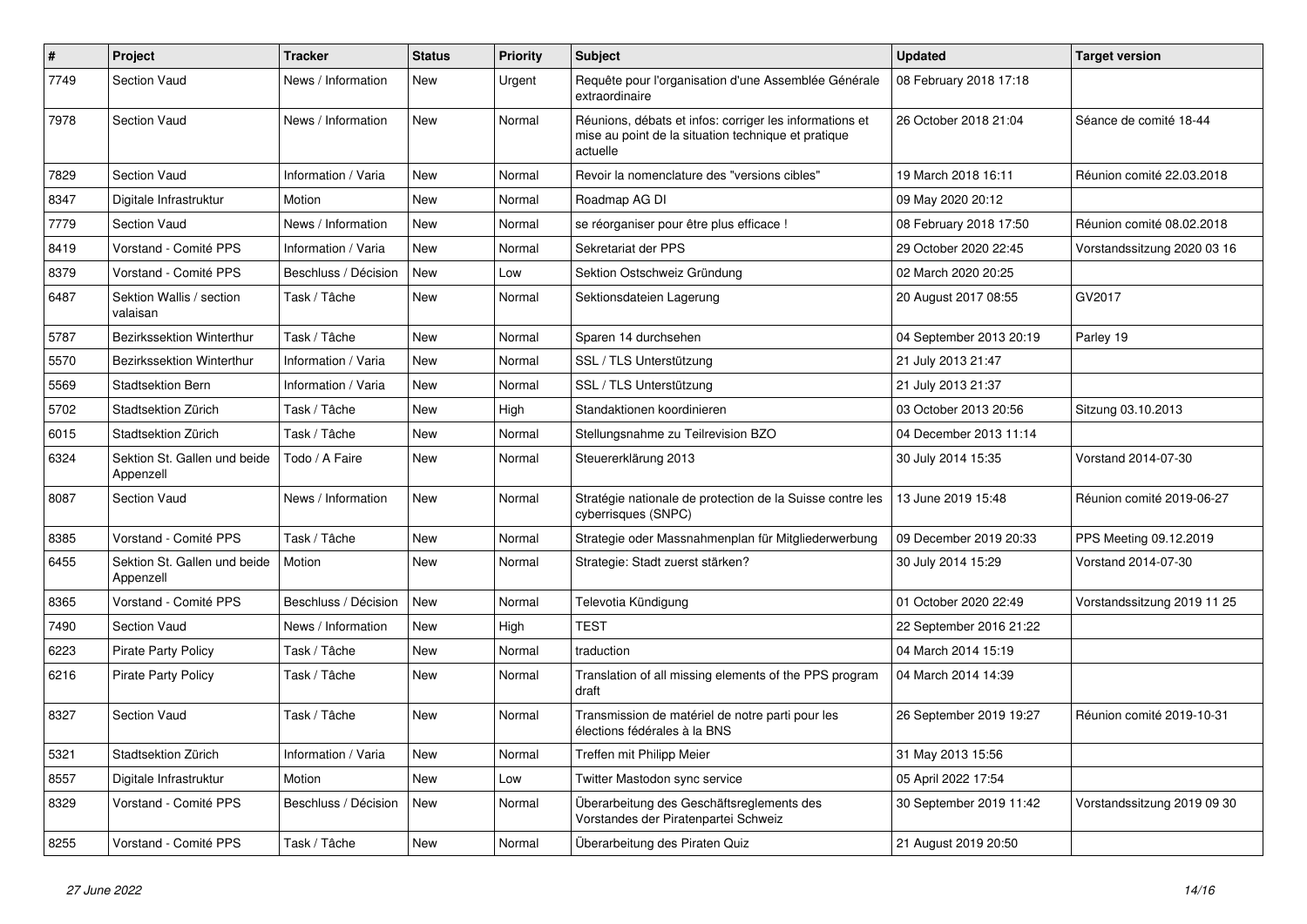| #    | Project                                   | <b>Tracker</b>       | <b>Status</b> | <b>Priority</b> | <b>Subject</b>                                                                                                                                                                              | <b>Updated</b>          | <b>Target version</b>       |
|------|-------------------------------------------|----------------------|---------------|-----------------|---------------------------------------------------------------------------------------------------------------------------------------------------------------------------------------------|-------------------------|-----------------------------|
| 8356 | Vorstand - Comité PPS                     | Information / Varia  | New           | Normal          | Überarbeitung Versammlungs- und<br>Abstimmungsreglement                                                                                                                                     | 13 November 2019 20:36  | Vorstandssitzung 2019 11 11 |
| 8078 | Sektion Zürich                            | Task / Tâche         | <b>New</b>    | Normal          | Überblick über Dorf-, Quartier-, Regionalzeitungen                                                                                                                                          | 04 May 2019 19:52       |                             |
| 8552 | Digitale Infrastruktur                    | Bug / Feature        | New           | High            | Überprüfung Newsletterformular DE An/Abmeldung                                                                                                                                              | 24 March 2022 11:32     |                             |
| 8512 | Verwaltung                                | News / Information   | <b>New</b>    | Low             | Übersetzung der neuesten Statutenänderungen auf<br>französisch                                                                                                                              | 14 October 2021 15:25   |                             |
| 8334 | Vorstand - Comité PPS                     | Task / Tâche         | <b>New</b>    | Normal          | Übersetzung Positionspapiere                                                                                                                                                                | 30 September 2019 20:29 |                             |
| 8511 | Verwaltung                                | News / Information   | New           | High            | Übersetzungen für PV 2021.2                                                                                                                                                                 | 14 October 2021 16:33   |                             |
| 8535 | Verwaltung                                | News / Information   | <b>New</b>    | Normal          | Übersetzungen für PV 2022.1                                                                                                                                                                 | 30 November 2021 21:36  |                             |
| 6454 | Sektion St. Gallen und beide<br>Appenzell | Todo / A Faire       | New           | Normal          | Überwacht die Überwacher                                                                                                                                                                    | 30 July 2014 15:31      | Vorstand 2014-07-30         |
| 8558 | Vorstand - Comité PPS                     | Information / Varia  | <b>New</b>    | Normal          | Unterschriftenbogen für Initiative Service Citoyen                                                                                                                                          | 12 May 2022 12:22       |                             |
| 5715 | Bezirkssektion Winterthur                 | Motion               | <b>New</b>    | Normal          | Unterstützung Verein FamilienStärken                                                                                                                                                        | 19 August 2013 16:38    | Parley 19                   |
| 5347 | Bezirkssektion Winterthur                 | Task / Tâche         | <b>New</b>    | Normal          | Unverschuldet abgewählt                                                                                                                                                                     | 08 June 2013 15:45      | Parley 17 (13.6.2013)       |
| 8260 | Digitale Infrastruktur                    | Bug / Feature        | <b>New</b>    | Normal          | Update PPS Website auf neues Theme                                                                                                                                                          | 01 October 2019 19:17   |                             |
| 8238 | Digitale Infrastruktur                    | Task / Tâche         | New           | Normal          | Verify and document backup solution                                                                                                                                                         | 15 December 2019 12:11  |                             |
| 8519 | AG Vernehmlassungen                       | Task / Tâche         | New           | Normal          | Vernehmlassung 2021/80 Bundesgesetz über die<br>Bearbeitung von Flugpassagierdaten zur Bekämpfung<br>von terroristischen und anderen schweren Straftaten<br>(Flugpassagierdatengesetz, FPG) | 10 February 2022 06:24  |                             |
| 8556 | AG Vernehmlassungen                       | Task / Tâche         | <b>New</b>    | Normal          | Vernehmlassung 2021/80 Bundesgesetz über die<br>Bearbeitung von Flugpassagierdaten zur Bekämpfung<br>von terroristischen und anderen schweren Straftaten<br>(Flugpassagierdatengesetz, FPG) | 04 April 2022 17:30     |                             |
| 8555 | AG Vernehmlassungen                       | Task / Tâche         | <b>New</b>    | Normal          | Vernehmlassung 2022/19 Bundesgesetz über die<br>elektronische Identität und die Vertrauensinfrastruktur<br>(E-ID-Gesetz, BGEID)                                                             | 04 April 2022 17:29     |                             |
| 8542 | AG Vernehmlassungen                       | Task / Tâche         | <b>New</b>    | Normal          | Vernehmlassung 2022/6 Bundesbeschluss zur<br>nationalen Umsetzung des OECD/G-20 Projekts zur<br>Besteuerung der digitalen Wirtschaft (SR 101)                                               | 13 April 2022 06:34     |                             |
| 8554 | AG Vernehmlassungen                       | Task / Tâche         | <b>New</b>    | High            | Vernehmlassung Teilrevision der GwV-FINMA                                                                                                                                                   | 04 April 2022 19:11     |                             |
| 6378 | <b>Pirate Party Policy</b>                | Task / Tâche         | New           | Normal          | Vernehmlassung: Informationssicherheitsgesetz                                                                                                                                               | 22 April 2014 12:11     |                             |
| 8063 | Sektion Zürich                            | Task / Tâche         | New           | Normal          | Vorbereitungen Aufstellungsversammlung                                                                                                                                                      | 18 April 2019 17:41     | Vorstandsitzung 2019-1      |
| 7921 | Section Vaud                              | Beschluss / Décision | New           | High            | Votation 13.09.2018: Pour la promotion des voies<br>cyclables et des chemins et sentiers pédestres.                                                                                         | 04 July 2018 11:30      |                             |
| 6778 | Sektion Zürich                            | Task / Tâche         | New           | Normal          | Wahlkampf-Wissen im Wiki festhalten                                                                                                                                                         | 22 April 2015 18:29     | Vorstandssitzung 2015-04-22 |
| 8059 | Sektion Zürich                            | Task / Tâche         | New           | Normal          | Wahlprogramm 2019                                                                                                                                                                           | 14 May 2019 15:33       | Vorstandsitzung 2019-1      |
| 6854 | Sektion Zürich                            | Task / Tâche         | New           | Normal          | Website                                                                                                                                                                                     | 07 April 2019 07:36     | Vorstandsitzung 2019-1      |